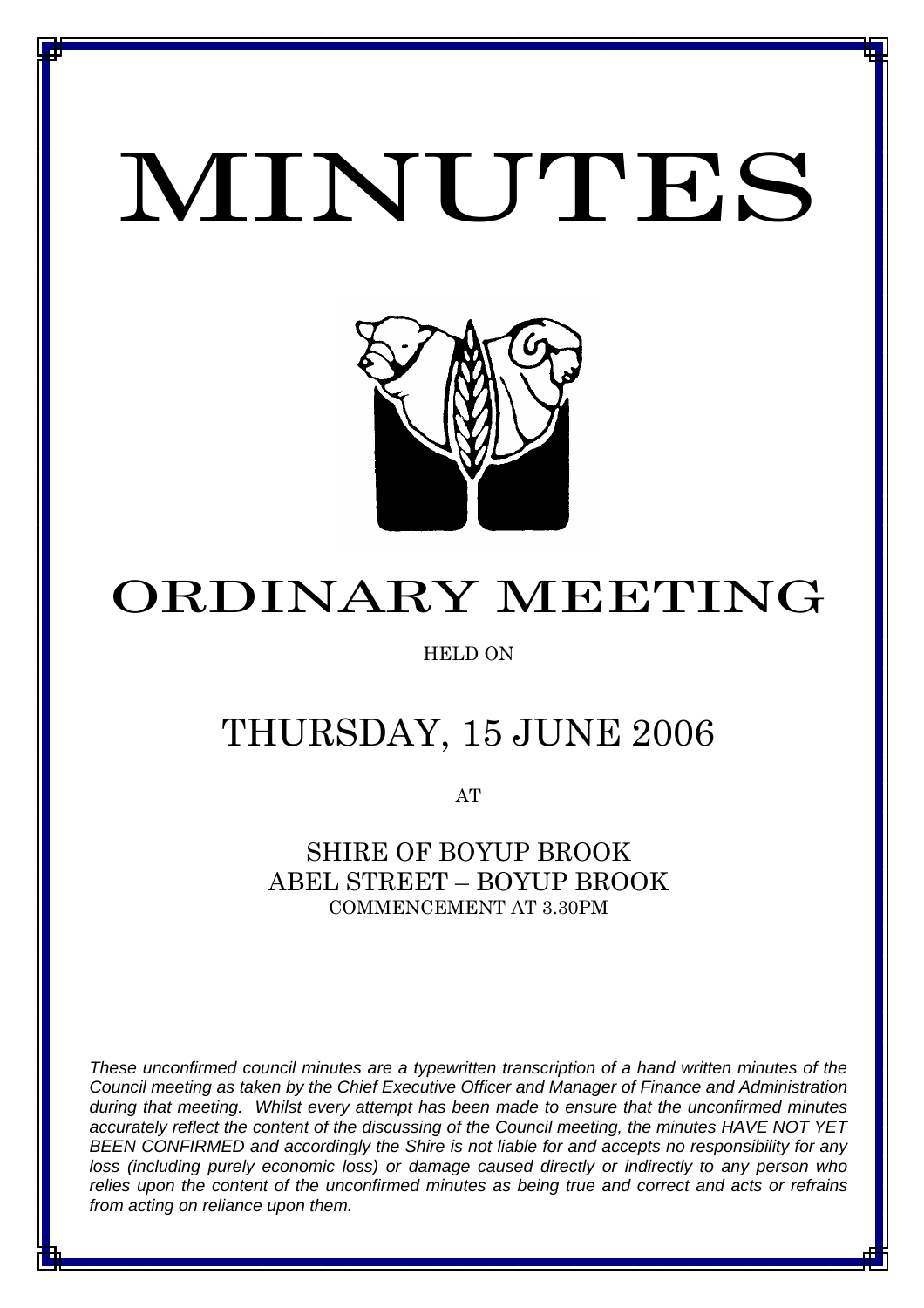### TABLE OF CONTENTS

| 1                                                                                         | RECORD OF ATTENDANCE/APOLOGIES/LEAVE OF ABSENCE PREVIOUSLY APPROVED 3                                                                                                                                                                                            |  |
|-------------------------------------------------------------------------------------------|------------------------------------------------------------------------------------------------------------------------------------------------------------------------------------------------------------------------------------------------------------------|--|
| $\mathbf{2}$                                                                              |                                                                                                                                                                                                                                                                  |  |
| 3                                                                                         |                                                                                                                                                                                                                                                                  |  |
| 4                                                                                         |                                                                                                                                                                                                                                                                  |  |
| 5                                                                                         |                                                                                                                                                                                                                                                                  |  |
| 6                                                                                         |                                                                                                                                                                                                                                                                  |  |
| $\overline{7}$                                                                            |                                                                                                                                                                                                                                                                  |  |
| 7.1                                                                                       |                                                                                                                                                                                                                                                                  |  |
| 7.2                                                                                       |                                                                                                                                                                                                                                                                  |  |
|                                                                                           | LOT 441 BOYUP BROOK - ARTHUR RIVER ROAD, BOYUP BROOK - SUBDIVISION/AMALGAMATION6<br>7.2.1<br>7.2.2<br>7.2.3<br>7.2.4<br>7.2.5                                                                                                                                    |  |
|                                                                                           |                                                                                                                                                                                                                                                                  |  |
|                                                                                           | 7.3.1<br>7.3.2<br>7.3.3<br>7.3.4<br>7.3.5<br>7.3.6<br>7.3.7<br>7.3.8<br>BOYUP BROOK MEDICAL SERVICES - REQUEST FROM DR D REID TO PROVIDE GP SERVICES24<br>7.3.9<br>MANAGER OF FINANCE AND ADMINISTRATION - PROPOSED RENEWAL OF EMPLOYMENT CONTRACT  25<br>7.3.10 |  |
| 8.                                                                                        |                                                                                                                                                                                                                                                                  |  |
| 9.                                                                                        |                                                                                                                                                                                                                                                                  |  |
| 10. URGENT BUSINESS - BY APPROVAL OF THE PRESIDENT OR A MAJORITY OF COUNCILLORS PRESENT27 |                                                                                                                                                                                                                                                                  |  |
|                                                                                           |                                                                                                                                                                                                                                                                  |  |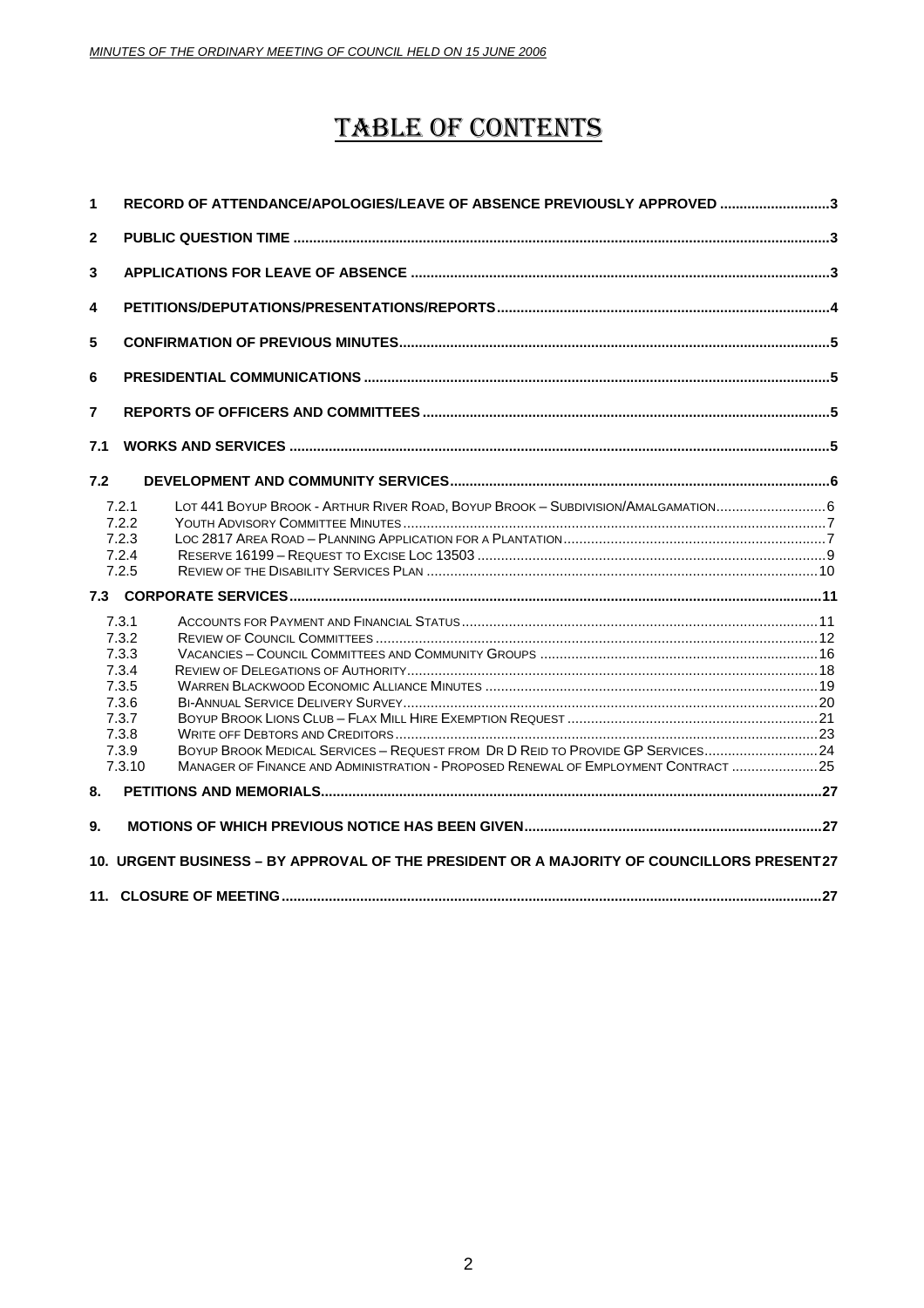#### <span id="page-2-0"></span>**1 RECORD OF ATTENDANCE/APOLOGIES/LEAVE OF ABSENCE PREVIOUSLY APPROVED**

#### 1.1 Attendance

Cr T Ginnane – Shire President Cr S Broadhurst Cr R Downing Cr J Florey Cr P Marshall Cr M Martin Cr K Moir Cr T Oversby Cr A Piper

Mr W Pearce – Chief Executive Officer Mr K Jones – Manager of Finance and Administration Mr J Eddy – Manager of Works and Services

Mrs Sue White – Boyup Brook Book Bonanza

#### 1.2 Apologies

### **2 PUBLIC QUESTION TIME**

#### 2.1 Response to Previous Public Questions Taken on Notice

#### **M Calley – Item 7.2.4 - Request to Excise Location 13503**

Would the Council delay its consideration and decision regarding the above request to a later council meeting and after a proposed visit by Mr Chan (Water Corporation, Bunbury). Mr Chan will view the existing and proposed tank sites and further discussions would provide information regarding:

- Water Corporation requirements such as positioning of tanks, piping, fencing, land clearing, access, drainage, screening and possible power supply, together with
- Environmental protection of diversity of native vegetation, especially for die-back prone species, such as Jarrah, Banksias (which only exist on this portion of reserve 16199) and some under-storey species, considering soil disturbances and slope of the land.

The Shire President indicated that this matter will be dealt with in Item 7.2.4

#### 2.2 Public Question Time

### **3 APPLICATIONS FOR LEAVE OF ABSENCE**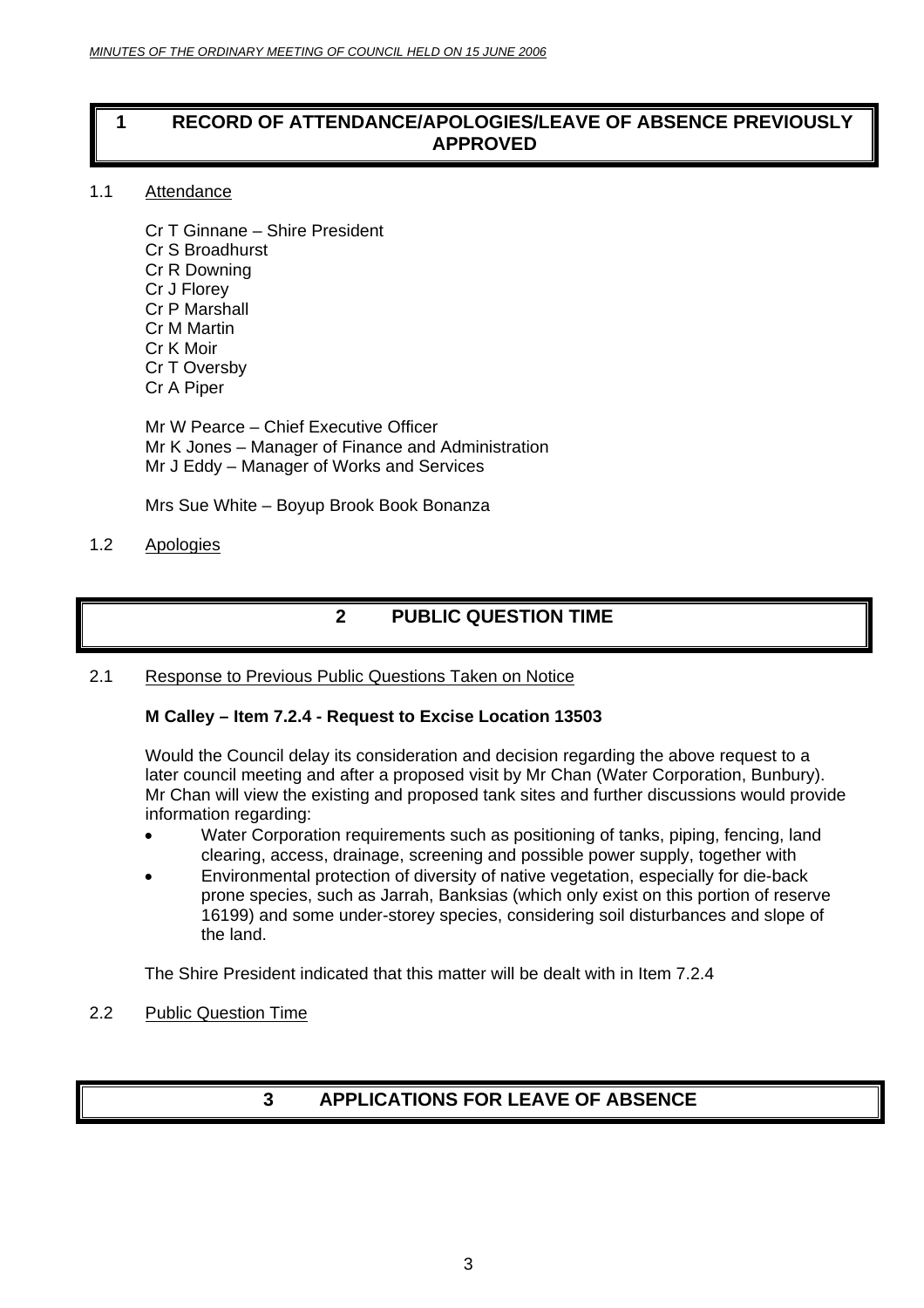#### **4 PETITIONS/DEPUTATIONS/PRESENTATIONS/REPORTS**

#### <span id="page-3-0"></span>**S White Boyup Brook Book Bonanza Committee**

I am here today on behalf of the Boyup Brook Book Bonanza Committee, and for two reasons.

Firstly, I would like to thank the Council, most sincerely, for their kind donations towards out event. There was the inaugural matter of the Road side signs for about \$280 or so, then there was the use of Council Chambers for our meetings, and of course having Mike Tomlinson on our committee was a wonderful asset. Our last request for a waiving of the Town Hall Hire Fees has been especially appreciated.

For those of you who attended all – or part of – our Book Bonanza, you will appreciate the amount of work and effort put into the event by our Committee, especially those who set up the Children's Cave entrance and the cave itself. I am sure you enjoyed whichever facet of the weekend you attended, and there seemed to be plenty to do for all.

For those of you who were not able to be present this year, I hope you will take out your diaries now and mark down the 19<sup>th</sup> & 20<sup>th</sup> May, 2007 very firmly as Book Bonanza. You simply can't afford to miss another year – and we are definitely holding it again next year.

We were very fortunate, this year, to obtain a number of sponsorships apart from your own kind support. Without these we would not have been able to go ahead with the event. Even with these it seems that some of our expenditure was underestimated. We have not yet finalized our books, but some adjustments will need to be made, and maybe the Secretary will have to wait till next year for payment of some of her duties!

My second reason for being here is to present to you – the Council – this book. It was left in our care for the "Readers of Boyup Brook" … by our headline Author, Anna Jacobs. Mike Tomlinson was instrumental in finding Anna for us, and preparing the ground work for her to attend the weekend. She proved to be a very approachable person who readily answered any emails we sent, despite her tight writing schedule. At the time of our weekend Anna had just been advised that she was No 33 on the list of favorite authors – ahead of Tome Clancy and Wilbur Smith. She has also had one of her books "Pride of Lancashire" short listed for the Australian Romantic Novel of Year Award. On the Monday following our Book Bonanza, Anna spoke a two different Libraries in Perth as part of Library Week, and has an August deadline for another novel. So we were very privileged that she took the time out to come down to Boyup brook and spend a couple of days here.

I hope some of you take time to read one of Anna's books. I have read two now, and found that whilst they are "novels" they are not really soppy love stories, and at times can be quite confronting and difficult to put down. And I am not an avid reader, having been brought up that reading is for bedtime only, and there is plenty of other stuff to be done during daylight hours.

So, Mr Chairman, here is the book – for the Readers of Boyup Brook, and again our sincere thanks for Council's support of the Boyup Brook Tourism's new event.

The Shire President thanked Mrs White for the presentation.

Mrs S White left the chambers at 3.40pm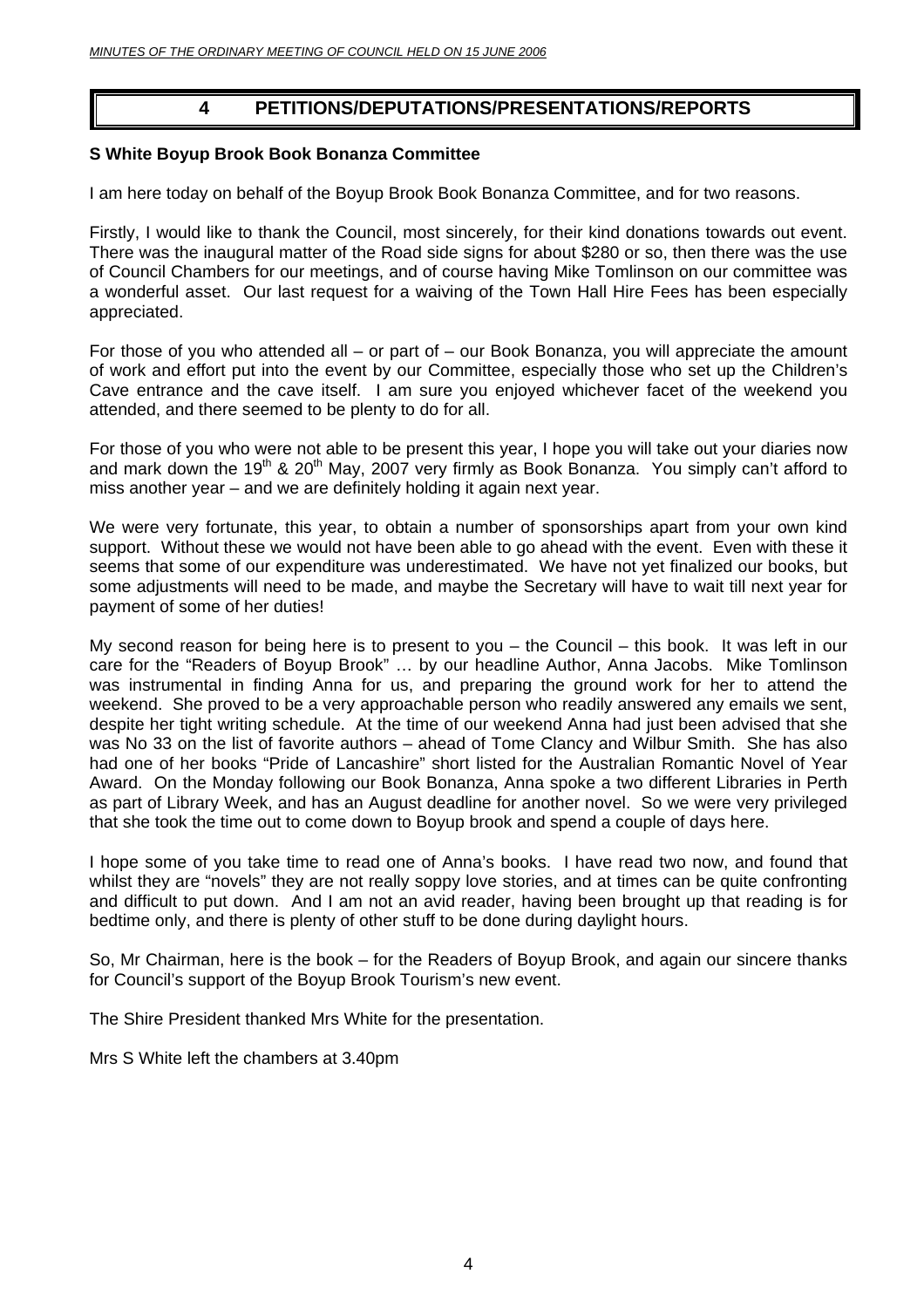### **5 CONFIRMATION OF PREVIOUS MINUTES**

<span id="page-4-0"></span>5.1 Minutes of the Ordinary Meeting of the Council held on 18 May 2006.

**MOVED: Cr Downing SECONDED: Cr Broadhurst** 

**That the minutes of the previous Ordinary Meeting of the Council held on 18 May 2006, be confirmed as an accurate record subject to the following amendment-**

**Page 3 – with reference to the statement 'T Kalat – A path on the south side of Knapp Street is preferred by St Mary's' – replace the word 'south' with the word 'north'.** 

**CARRIED 9/0** 

#### **6 PRESIDENTIAL COMMUNICATIONS**

- **Met recently with the Western Australian Planning Commission with the CEO.**
- **There has also been 4 deaths within the Boyup Brook Community in recent week.**

### **7 REPORTS OF OFFICERS AND COMMITTEES**

W Pearce left the meeting at 3.40pm.

#### **Regional Road Group Funding – Cr Kevin Moir**

- Concern was raised about road management
- Traineeship from MRD Civil

#### **GP Working Group – Cr Peter Marshall**

- Medical Centre progress work is coming to completion
- High praise to Gary Chambers and all the workers and contractors/tradespeople.
- Some unexpected costs, for example removal of front chimney and the ramp at the rear of the building.

### **7.1 WORKS AND SERVICES**

W Pearce returned to the chambers, the time being 3.46pm.

Cr Moir declared a financial interest in the following item and departed the Chambers, the time being 3.57pm.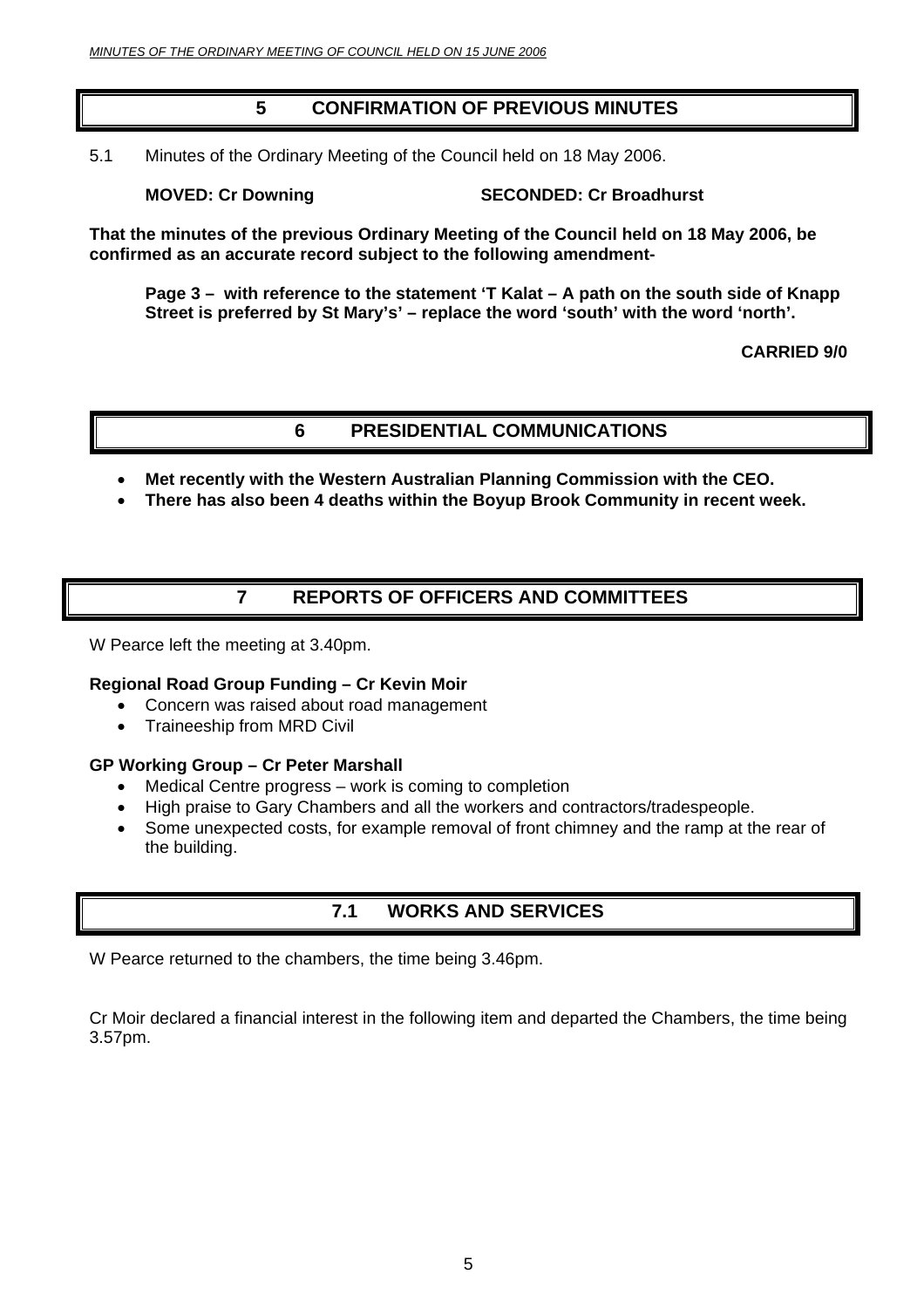### **7.2 DEVELOPMENT AND COMMUNITY SERVICES**

#### <span id="page-5-0"></span>7.2.1 Lot 441 Boyup Brook - Arthur River Road, Boyup Brook – Subdivision/Amalgamation

| Proponent:                            | E Gibbs                                              |
|---------------------------------------|------------------------------------------------------|
| Location:                             | Lot 441 Boyup Brook - Arthur River Road, Boyup Brook |
| <b>Reporting Officer:</b> Will Pearce |                                                      |
| Date Report Written: 25 May 2006      |                                                      |
|                                       | Enabling Legislation: Town Planning Scheme No 2      |
| File:                                 | AS3490                                               |
| Appendices:                           | 1.1 Attached Plan                                    |

#### **BACKGROUND:**

The proponent wishes to subdivide Lot 441 Boyup Brook Arthur River Road into two new lots.

A plan of the proposal is attached.

#### **DETAIL:**

Lot 441 has an area of 200.539 ha.

The new lots will be 110.23 and 90.20ha in area if approved.

The Council's 'Subdivisions and Amalgamations' policy states in part that:-

- *"1 In order to achieve the objectives contained in Clause 5.2 of the Scheme, the Council will not generally support the subdivision of land within the Rural Zone into lots having a minimum size of less than 40 hectares except for:* 
	- *a) Amalgamation;*
	- *b) Boundary realignments provided no additional lots are created;*
	- *c) Any subdivision required for public works;*
	- *d) Where the proposal is accompanied with supporting evidence outlining a land suitability and capability study for further development.*
- *2 in considering a plan of subdivision submitted to it for support, the Council shall have regard to the following matters:* 
	- *a) The size, dimensions and shape of each lot;*
	- *b) The situation and planning of each lot in relation to services, both present and prospective."*

#### **COMMENT**

The Boyup Brook - Arthur River Road has been inspected by the Manager of Works and Services. It is in a satisfactory condition in compliance with the Council's 'Road Contribution' policy.

The area of each new lot complies with the Council's policy.

It is suggested that the proposal be supported.

#### **MOVED: Cr Florey SECONDED: Cr Martin**

**That the Council supports the proposed subdivision of Lot 441 Boyup Brook Arthur River Road, Boyup Brook to create two new lots being 110.23ha and 90.20ha in area.**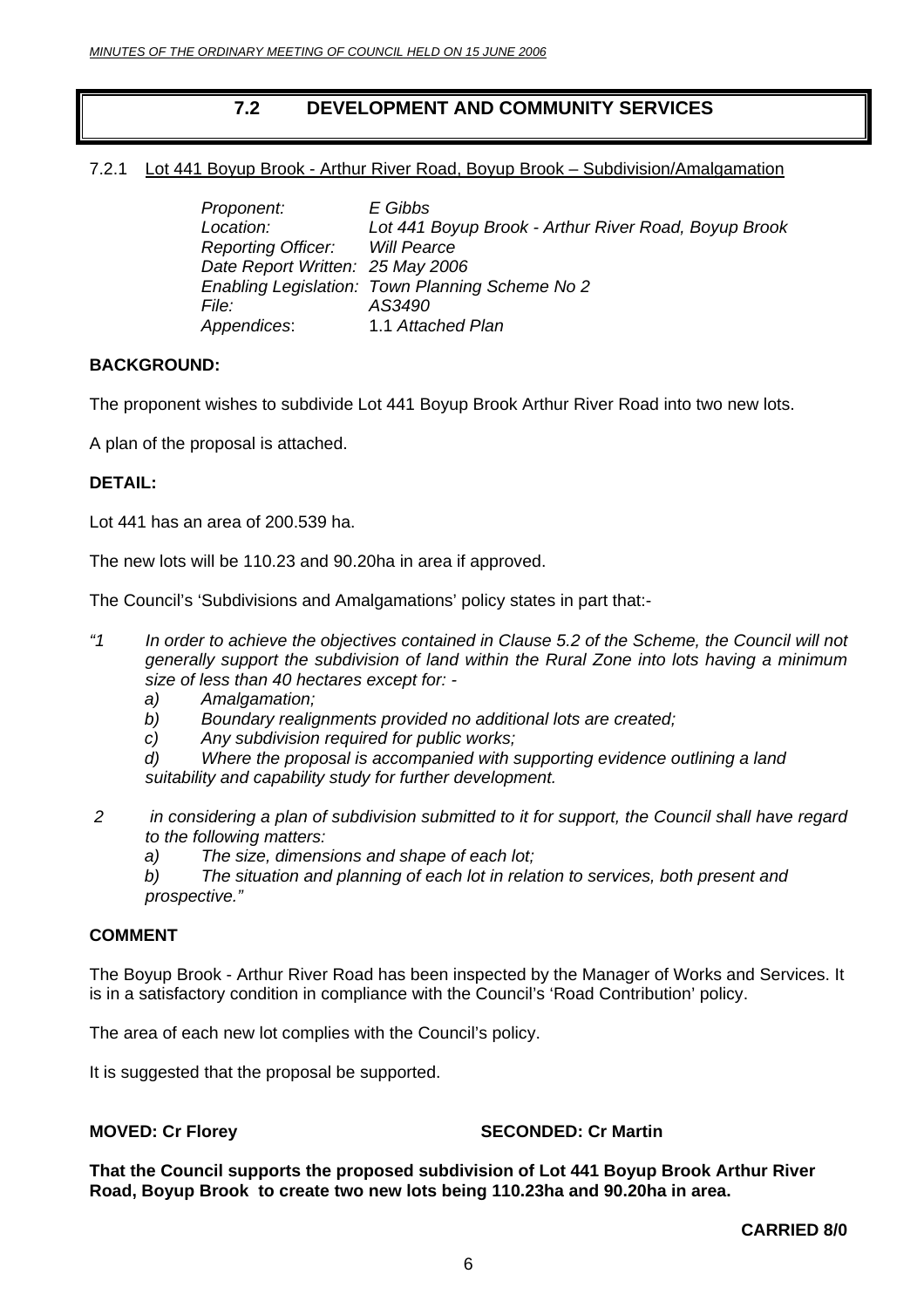#### <span id="page-6-0"></span>7.2.2 Youth Advisory Committee Minutes

| Proponent:                   | Shire of Boyup Brook             |
|------------------------------|----------------------------------|
| Location:                    |                                  |
| <b>Reporting Officer:</b>    | Keith Jones                      |
| Date Report Written:         | 7 June 2006                      |
| <b>Enabling Legislation:</b> | <b>Local Government Act 1995</b> |
| <i>File:</i>                 | IM/37/004                        |
| Appendices:                  | 1.2 - Minutes                    |

#### **BACKGROUND:**

Meetings of the Youth Advisory Committee were held on 23 May, 30 May and 6 June 2006.

Minutes of the meetings are laid on the table and circulated (refer to appendix 1.2).

#### **MOVED: Cr Florey SECONDED: Cr Downing**

**That the minutes of the Youth Advisory Committee on 23 May, 30 May and 6 June 2006 be received.** 

**CARRIED 8/0** 

Cr K Moir returned to the chambers the time being 4.02pm.

#### 7.2.3 Loc 2817 Area Road – Planning Application for a Plantation

| Proponent:                       | <b>Forest Products Commission (Owner: Beatty family)</b> |
|----------------------------------|----------------------------------------------------------|
| Location:                        | Loc 2817 Area Road                                       |
| <b>Reporting Officer:</b>        | <b>Will Pearce</b>                                       |
| Date Report Written: 2 June 2006 |                                                          |
|                                  | Enabling Legislation: Town Planning Scheme No. 2         |
| <i>File:</i>                     | AS 5050                                                  |
| Appendices:                      | ۰                                                        |

#### **BACKGROUND:**

The proponent is seeking approval to establish a plantation on Loc 2817 Area Road located approximately 7km North East of Dinninup.

The proponent has forwarded relevant details to support the application as required by the Shire's Town Planning Scheme No. 2. A detailed plan is laid on the table.

#### **DETAIL:**

The property has a gross land area of 121.4ha and is zoned 'Rural' and as such the Scheme allows 'plantations' at the discretion of the Council ('AA' use).

As required under the Scheme, the proponent has submitted a fire management plan and plantation management plan. The proponent is required to comply with the following (as per the Scheme): -

- 1 Code of Practice for Timber Plantations in WA;
- 2 Shire of Boyup Brook Firebreak Order;
- 3 Guidelines for Plantation Fire Protection.

The proponent has submitted supporting information that is summarised as follows: -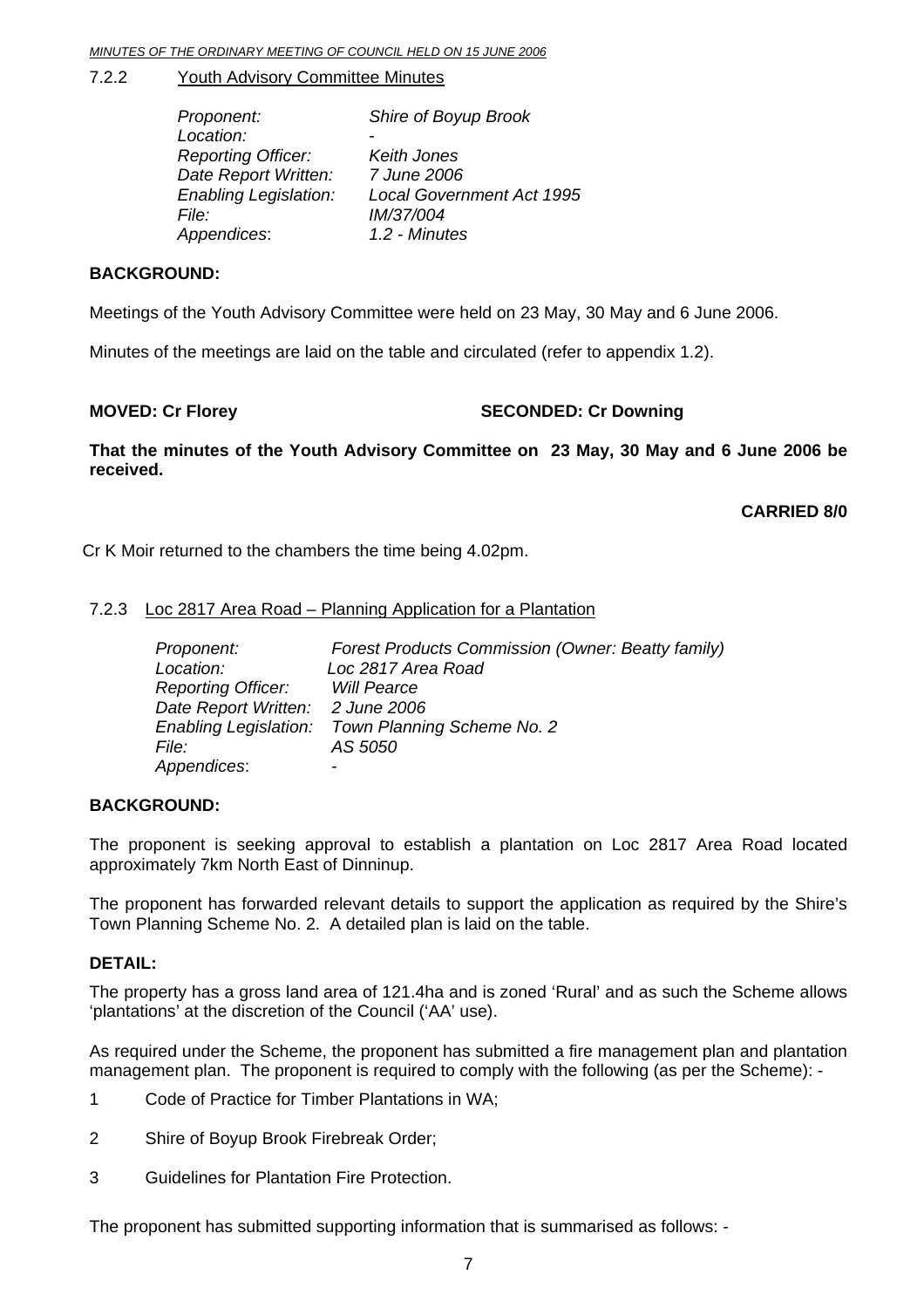- 1 establishment of 34.7ha of plantations will occur in the year 2006;
- 2 planting density will be 1,250 stems per hectare;
- 3 the Guidelines for Plantation Fire Protection states:-

"*Plantation growers must meet this increased need for firefighting equipment, either by providing the minimum equipment standards (for this size plantation a fast attack unit is require) or by contributing to community-based equipment through an agreement with the Local Government."*

 The proponent's fire management plan indicates that the company does not have a firefighting unit in the vicinity of the plantation. It will be employing a neighbour, Mr J Norton of Loc 2317 Area Rd, to provide maintenance and firefighting services for the property in the near future.

4 all remnant vegetation will be left in accordance with Agriculture Western Australia guidelines.

#### **COMMENT:**

It is suggested that the Council approve the proposal as reflected in the recommendation.

**MOVED: Cr Martin SECONDED: Cr Oversby** 

**That the Council move into a committee of the whole under clause 15.6 of the shire's Local Law No.1 - Standing Orders to allow members free discussion on the matter.** 

#### **CARRIED 9/0**

**MOVED: Cr Downing SECONDED: Cr Martin** 

**That the Council moves out of committee of the whole under clause 15.6 of the Standing Orders, Local Law No.1.** 

**CARRIED 9/0** 

**MOVED: Cr Piper SECONDED: Cr Oversby** 

**That the:-** 

- **1 Council approves the planning application for a plantation as presented to be located at Loc 2817 Area Road, subject to the following conditions: -** 
	- **(a) compliance with the Shire of Boyup Brook Town Planning Scheme No 2;**
	- **(b) compliance with the terms and conditions of the Code of Practice for Timber Plantations in Western Australia as amended from time to time with a harvesting management plan provided to the Shire, to the satisfaction of the Shire, two years prior to the harvesting event;**
	- **(c) provision of a minimum of a manned fast attack Firefighting Unit of a standard complying with the Guidelines for Plantation Fire on a strategically located**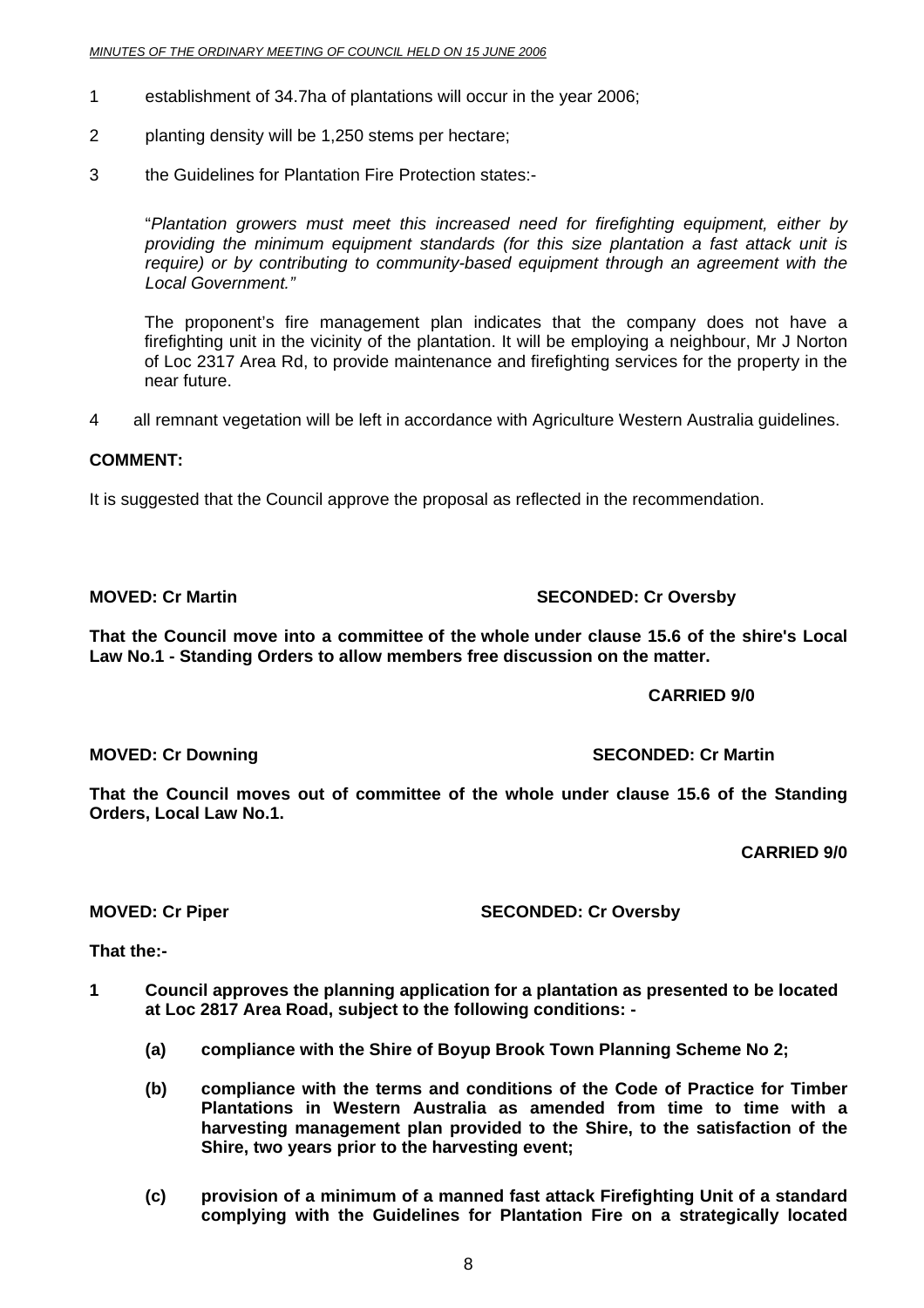<span id="page-8-0"></span>**plantation property within twenty (20) minutes response time of this plantation prior to the commencement of the 2006/07 Fire Season and that this arrangement is confirmed in writing;** 

- **(d) installation of a 15 metre boundary firebreak is required to comply with the firebreak order;**
- **(e) entering into an agreement with the Shire providing for the reimbursement of costs from the repair of damage of roads under the Shire's control, where such damage arises from the use of such roads by heavy vehicles used in conjunction with the plantation;**
- **2 Manager of Works and Services undertakes an assessment at the time of harvesting of the condition of the anticipated proposed local road haulage route.**

**CARRIED 8/1** 

7.2.4 Reserve 16199 – Request to Excise Loc 13503

|       | Proponent:                            | <b>Water Corporation</b>                        |
|-------|---------------------------------------|-------------------------------------------------|
|       | Location:                             | Reserve 16199 Loc 13503                         |
|       | <b>Reporting Officer:</b> Will Pearce |                                                 |
|       | Date Report Written: 7 June 2006      |                                                 |
|       |                                       | Enabling Legislation: Local Government Act 1995 |
| File: |                                       | FM/25/008                                       |
|       | Appendices:                           | 1.3 Maps                                        |
|       |                                       |                                                 |

#### **BACKGROUND:**

The Water Corporation is seeking additional land in the Boyup Brook townsite for the construction of additional water storage facilities.

The corporation has identified a portion of shire reserve located on the Bridgetown Road opposite the Lee Steere Dve intersection as a potential site.

#### **DETAIL:**

The corporation writes-

#### Re: Reserve 16199 - Part Reserve Location 13503

The Water Corporation is seeking to increase the water storage capacity for the town of Boyup Brook, and has identified part reserve location 13503 as suitable for the purpose. This location 13503 forms part of Reserve (16199) which is, as I am sure you are aware, vested with the Shire of Boyup Brook under a Water & Parkland Management Order.

It is proposed that a new storage tank be erected, which is to have a diameter of 27 metres and a height of 4m, with a site area requirement of 3,200 sq m (40m x 80m).

The purpose of this letter is to seek your consent to approach DPI to excise Reserve Location 13505 for the purposes of construction of this water tank.

*(Please note that reference to 13505 in the last line of the correspondence is incorrect. It should read '13503').*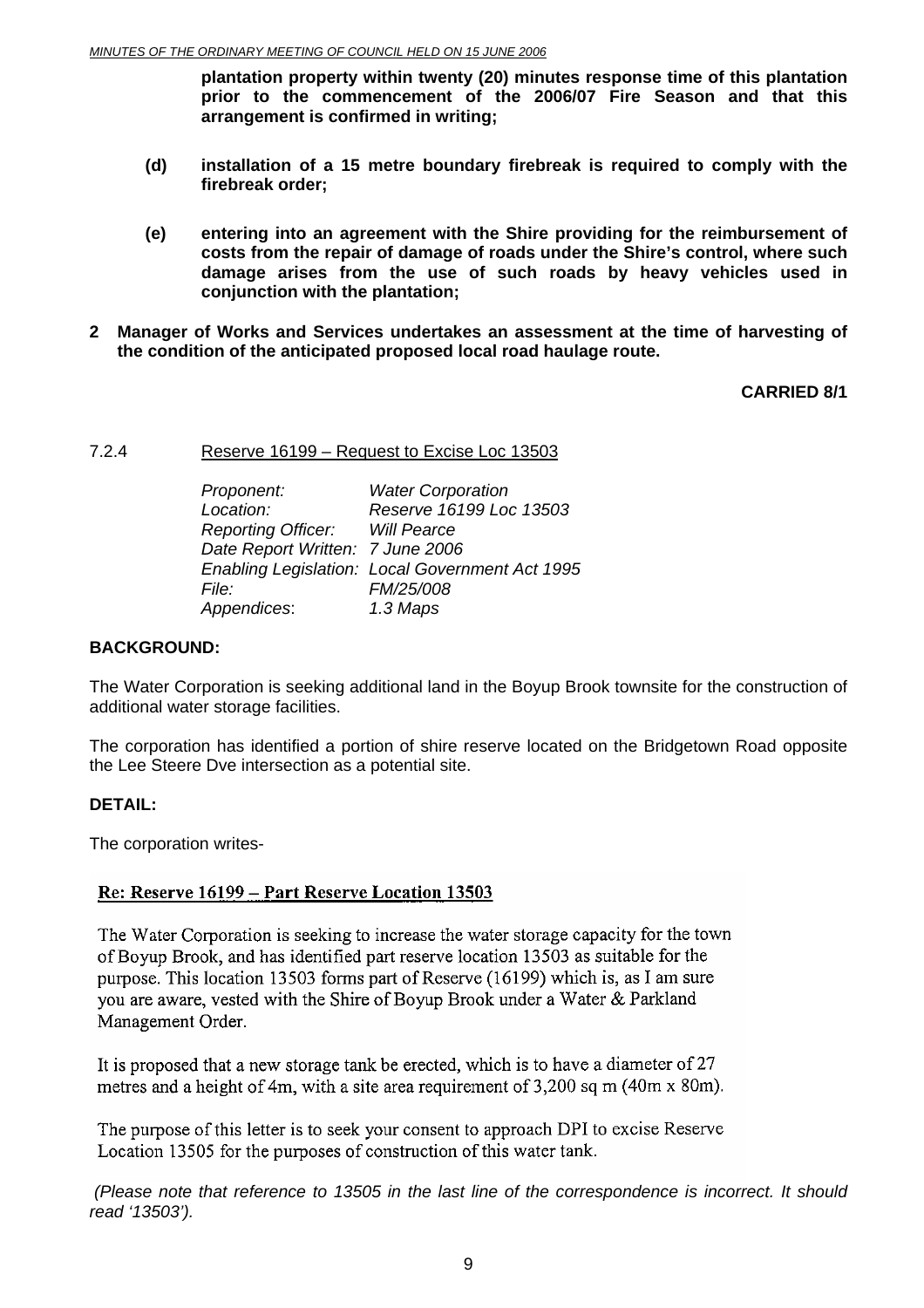<span id="page-9-0"></span>Plans are attached of the subject reserve and proposed site – see appendix 1.3 .

#### **COMMENT:**

It is not considered unreasonable for the Council to relinquish this land for a most important public service. The lot is fully vegetated and not used by the shire or any local groups.

It is suggested that the Council supports the proposal.

#### **MOVED: Cr Broadhurst SECONDED: Cr Downing COVED: Cr Downing**

**That the Council move into a committee of the whole under clause 15.6 of the shire's Local Law No.1 - Standing Orders to allow members free discussion on the matter.** 

 **CARRIED 9/0** 

**MOVED: Cr Martin SECONDED: Cr Oversby** 

**That the Council moves out of committee of the whole under clause 15.6 of the Standing Orders, Local Law No.1.** 

**CARRIED 9/0** 

**That the Council supports the relinquishing of Loc 13503 of R16199 for vesting in the Water Corporation.** 

**That the matter lay on the table.** 

**CARRIED 6/3** 

#### 7.2.5 Review of the Disability Services Plan

 *Proponent: Shire of Boyup Brook*  Location:  *Reporting Officer: Will Pearce Date Report Written: 24 May 2006*  File: *IM/20/005*

*Enabling Legislation: Disability Services Act Appendices: 1.4 Disability Services Plan* 

#### **BACKGROUND:**

The Council's Disability Services Plan is required to be reviewed and presented to Council for endorsement.

Once accepted by the Council it is required to be included as part of the Annual Report.

**MOVED: Cr Downing SECONDED: Cr Martin** 

**MOVED: Cr Downing SECONDED: Cr Florey**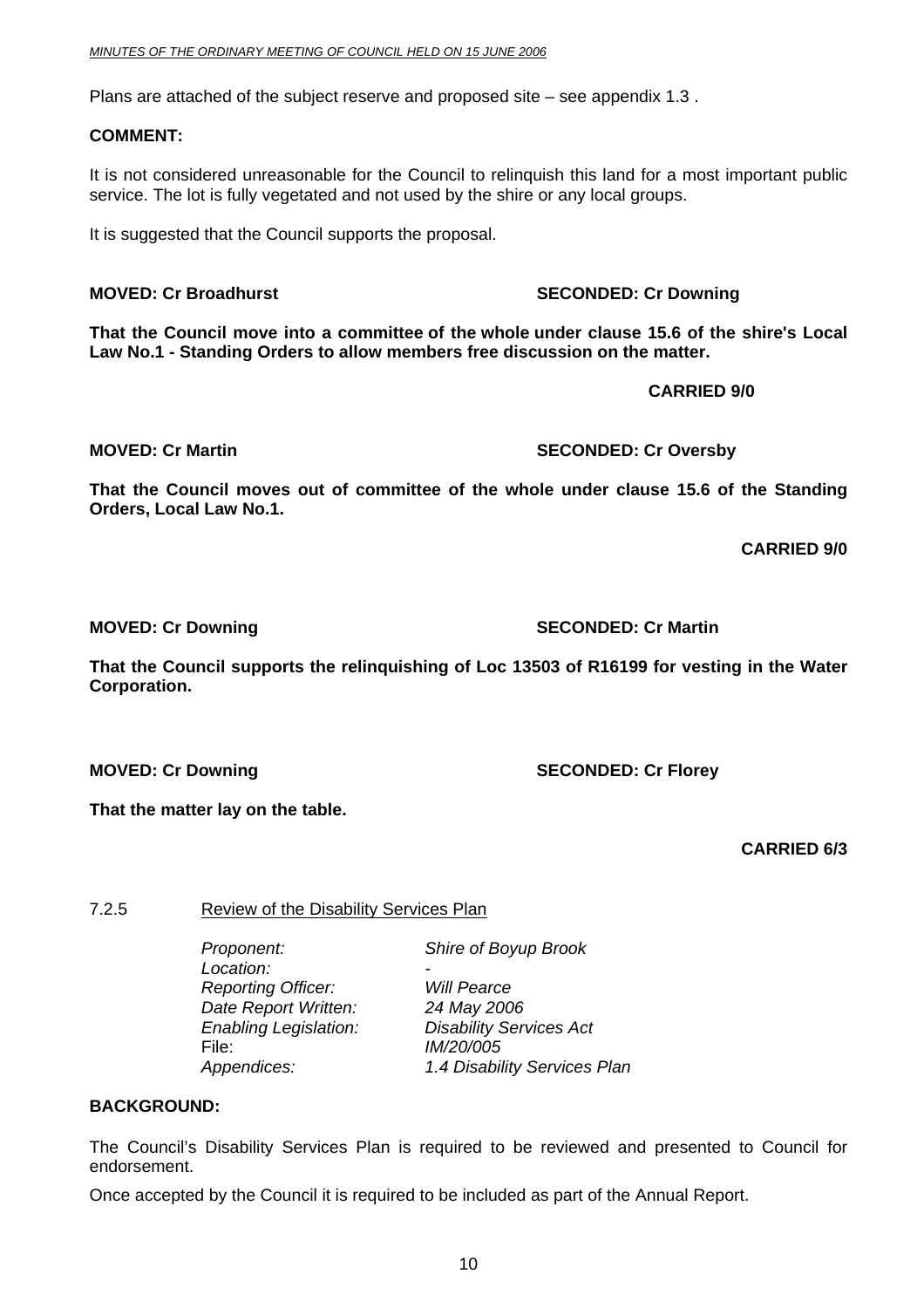#### <span id="page-10-0"></span>**DETAIL:**

The community was asked via the Boyup Gazette to have input in to the plan from December 2005 until February 2006 by inviting submissions.

No submissions were received.

The document is provided (see appendix 1.4).

#### **COMMENT:**

Considerable progress has taken place since the original plan was implemented with the most notable improvements for people with disabilities being the completion of the Tourist Bureau and Town Hall public toilet facilities, medical centre upgrade (imp[roved access to both the surgery and the physiotherapist) and the construction of new and the continued replacement of existing town footpaths.

The Plan however is dynamic in nature and continually required regular assessment to see that our disabled residents and visitors are well catered for.

The state government has recently amended the legislation that will require plans to be reformatted and expanded with additional obligations by July 2007.

It is suggested that the plan is reviewed and adopted.

#### **MOVED: Cr Moir** SECONDED: Cr Martin

**That the Council approves the reviewed Disability Services Plan, as presented.** 

**CARRIED 9/0**

#### **7.3 CORPORATE SERVICES**

#### 7.3.1 Accounts for Payment and Financial Status

*Proponent: Shire of Boyup Brook Location: - Reporting Officer: Keith Jones Date Report Written: 8 June 2006 Enabling Legislation: Local Government Act 1995 File: FM/10/003 Appendices*: *1.5 – Payments – 1.6 - Statement* 

#### **BACKGROUND:**

A monthly financial report is presented for consideration.

#### **DETAIL:**

The accounts for payment up to 8 June 2006 are attached (see Appendix 1.5).

The Account Balances for the various accounts as at 31 May 2006 are:-

| • Municipal Account     | \$414,021.04 |
|-------------------------|--------------|
| • Shire Clerk Advance   | \$ (813.17)  |
| • Shire Medical Account | \$35259.91   |
| • Trust Account         | \$35,177.59  |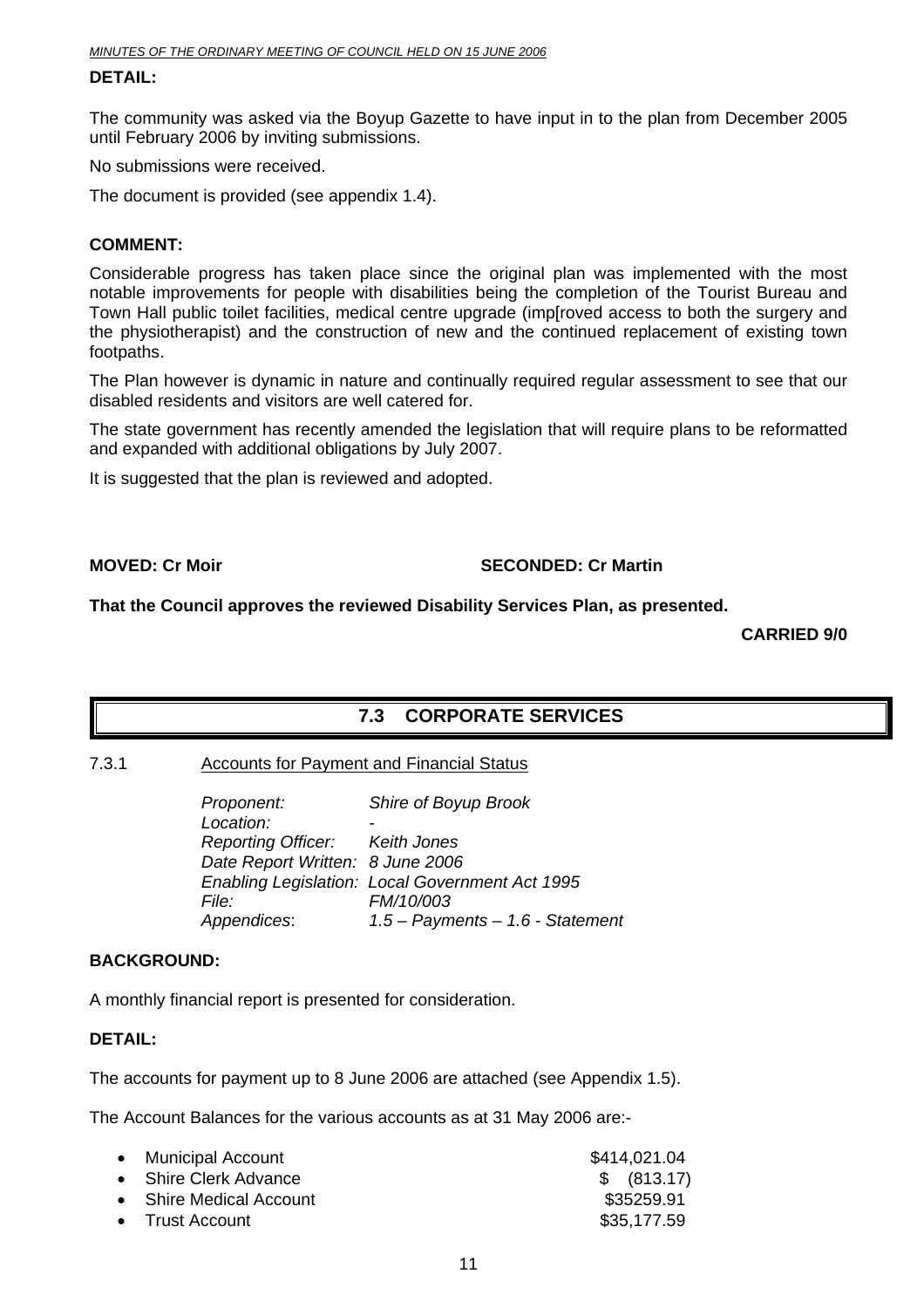<span id="page-11-0"></span>Investments secured with the Commonwealth Bank maturing 2 July 2006 are:-

• Reserves Account Term Deposit  $$ 418,019.69 \text{ @ } 5.47\%$ 

As at 8 June 2006 \$73,539.77 in rates was outstanding.

As at 8 June 2006 Sundry Debtors was \$ 184,219.36 and Sundry Creditors was nil.

**MOVED: Cr Martin SECONDED: Cr Downing** 

**That the:-** 

- **1. Council approve cheque voucher numbers 14996 15082;**
- **2. Council endorse accounts paid by**
	- **a) direct electronic payments through the Municipal Account;**
	- **b) cheque voucher numbers 2061 paid through the Chief Executive Officer's Advance Account;**
- **3. accounts as presented total \$449,891.58.**

**CARRIED 9/0**

#### 7.3.2 Review of Council Committees

 *Proponent: Shire of Boyup Brook*  Location:  *Reporting Officer: Will Pearce Date Report Written: 24 May 2006 File: GO/51/001 Appendices*: -

*Enabling Legislation: Local Government Act 1995* 

#### **BACKGROUND:**

The Council has historically established several advisory and formal committees to deal with specific matters. Generally, recommendations from the committees are then submitted to the next ordinary meeting of the Council for consideration.

The purpose of this report is to reaffirm continued support for such committees and consider new committees.

#### **DETAIL:**

Established committees of the Council are mentioned below.

Various organisations and incorporated associations of which elected members are Council representatives include Rylington Park, the Museum, Tourist Association and the Telecentre.

Section 5.8 of the Local Government Act 1995 (the 'Act') provides that a Council may establish committees of three or more persons to assist in its exercising of powers and discharging of duties that can be delegated to the committees. Committees can comprise of:-

- Council Members only
- Council Members and Employees
- Council Members, Employees and Other Persons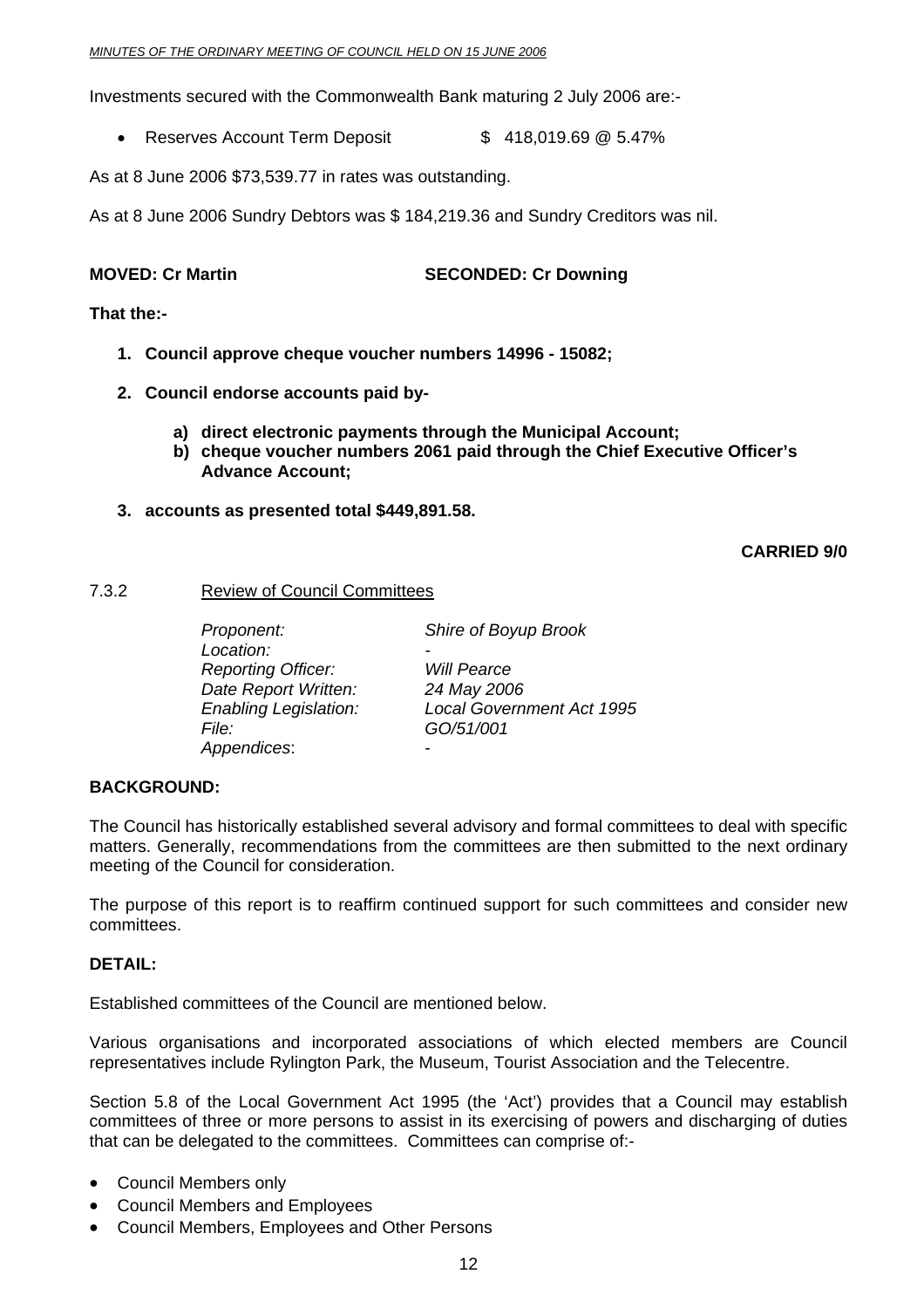- Council Members and Other Persons (Audit committee only)
- Employees and Other Persons
- Other Persons only

Section 5.10 provides for the process of appointment for Committee members, generally requiring an absolute majority resolution of the Council. The Council determines the term of the appointment of Committee membership.

The existing committees are-

#### **Bushfire Advisory Committee**

Purpose

To provide advice and recommendations to the Council on matters pertaining to the management of the control of Bush Fires within the Shire of Boyup.

Membership One elected member of Council Two representatives from each of the Bush Fire Brigades Five persons nominated at the Annual General meeting of Bush Fire Brigades to accept the positions of :- Chief Fire Control Officer First and Second Chief Fire Control Officers, Communications Officer (and deputy) Training Officer (and deputy) Weather Officer (and deputy)

Term of appointment Elected Members – 31 May annually. All other members annually, until the Annual General meeting of Bush Fire Brigades is held.

#### **Townscape (Waters Edge) Advisory Committee**

Purpose

To provide advice and recommendations to the Council on enhancing the environs of the townsite including:-

- Median Islands
- **Footpaths and undeveloped road reserves**
- Reserves, parks and gardens
- **Entrance statements**
- **Signage**

The extent of the townsite for the purposes of the Townscape Advisory Committee should incorporate all those areas included under the gross rental valuation system, and generally described as that area bounded by the Boyup Brook /Bridgetown Road (Saleyards), Boyup Brook/Donnybrook Road (Powertrak), Boyup Brook / Kojonup Road (Bridge) and Dinninup Road (Bridge).

The purpose of the Committee has been to provide advice and recommendations to the Council on enhancing the environs of the townsite including:-

- Median Islands
- Footpaths and undeveloped road reserves
- Reserves, parks and gardens
- Entrance statements
- Signage
- Cemetary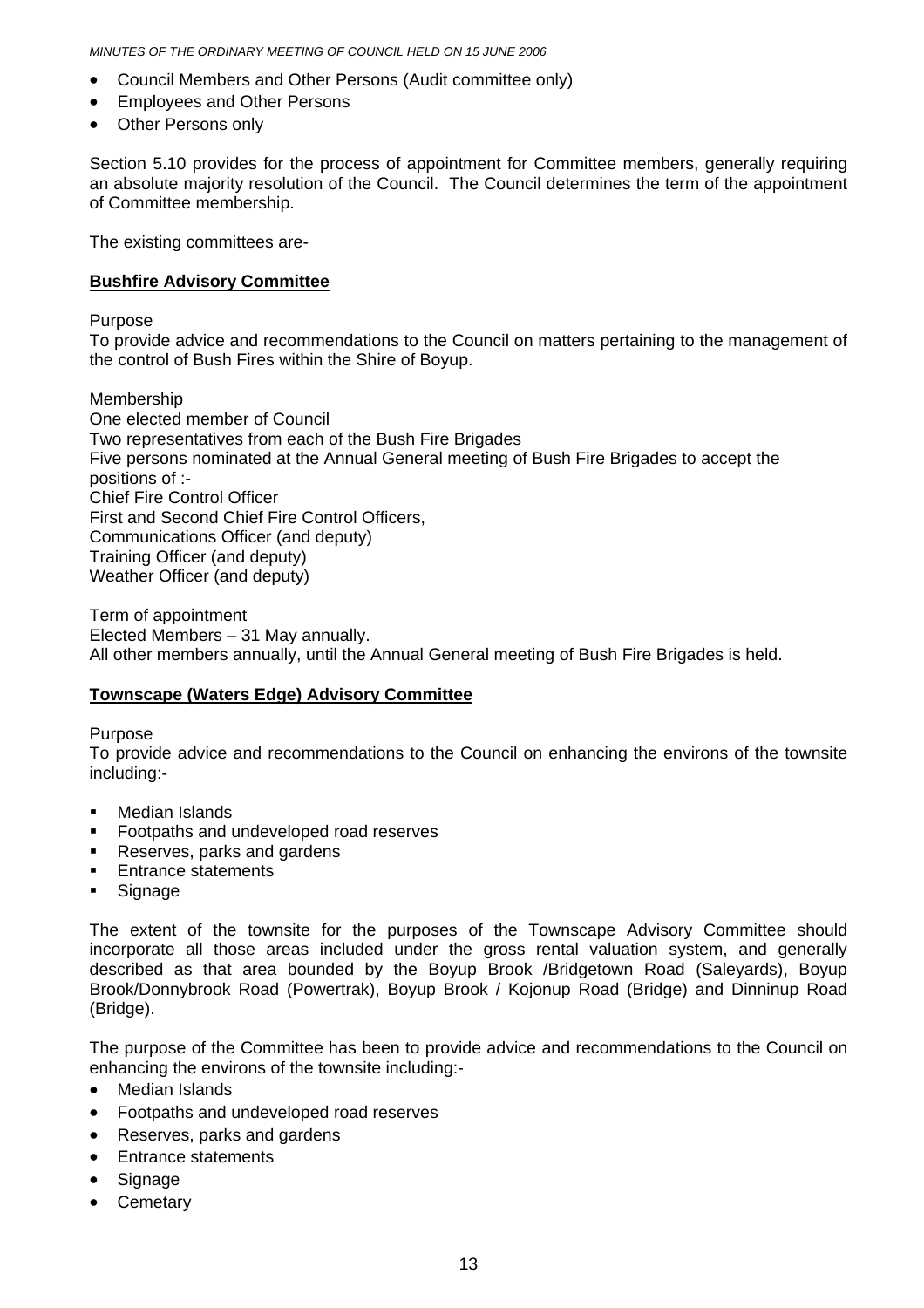#### *MINUTES OF THE ORDINARY MEETING OF COUNCIL HELD ON 15 JUNE 2006*

#### Membership

- Three elected Members
- Up to four community members

#### Term of appointment

• 31 May annually

#### **Recreation and Leisure Advisory Committee**

Purpose

To provide advice and recommendations to the Council on Recreational and Leisure Activities and Recreational Opportunities for the Shire to the extent of:-

Preparations of plans for enhancement of such opportunities. Applications for funding assistance from the Council or outside organisations resources, (Grant Applications). Development of Business/Management Plans for recreational and leisure facilities.

Membership Three Elected Members. Up to four community representatives.

Term of appointment

• 31 May annually

#### **Development Services Committee**

Purpose

To submit recommendations to the Council in relation to development applications requiring a resolution of the Council.

Membership Four Elected Members.

Term of appointment 31 May annually

#### **Audit and Finance Committee**

Purpose As per Council's 'Terms of Reference for the Audit and Finance Committee Policy'

Membership Three Elected Members.

Term of appointment 31 May annually

#### **Economic Development Committee**

Purpose As per Council's 'Economic Development Policy'

Membership Cr Business/Farming Representative Business/Farming Representative Business/Farming Representative Boyup Brook Tourism Association Representative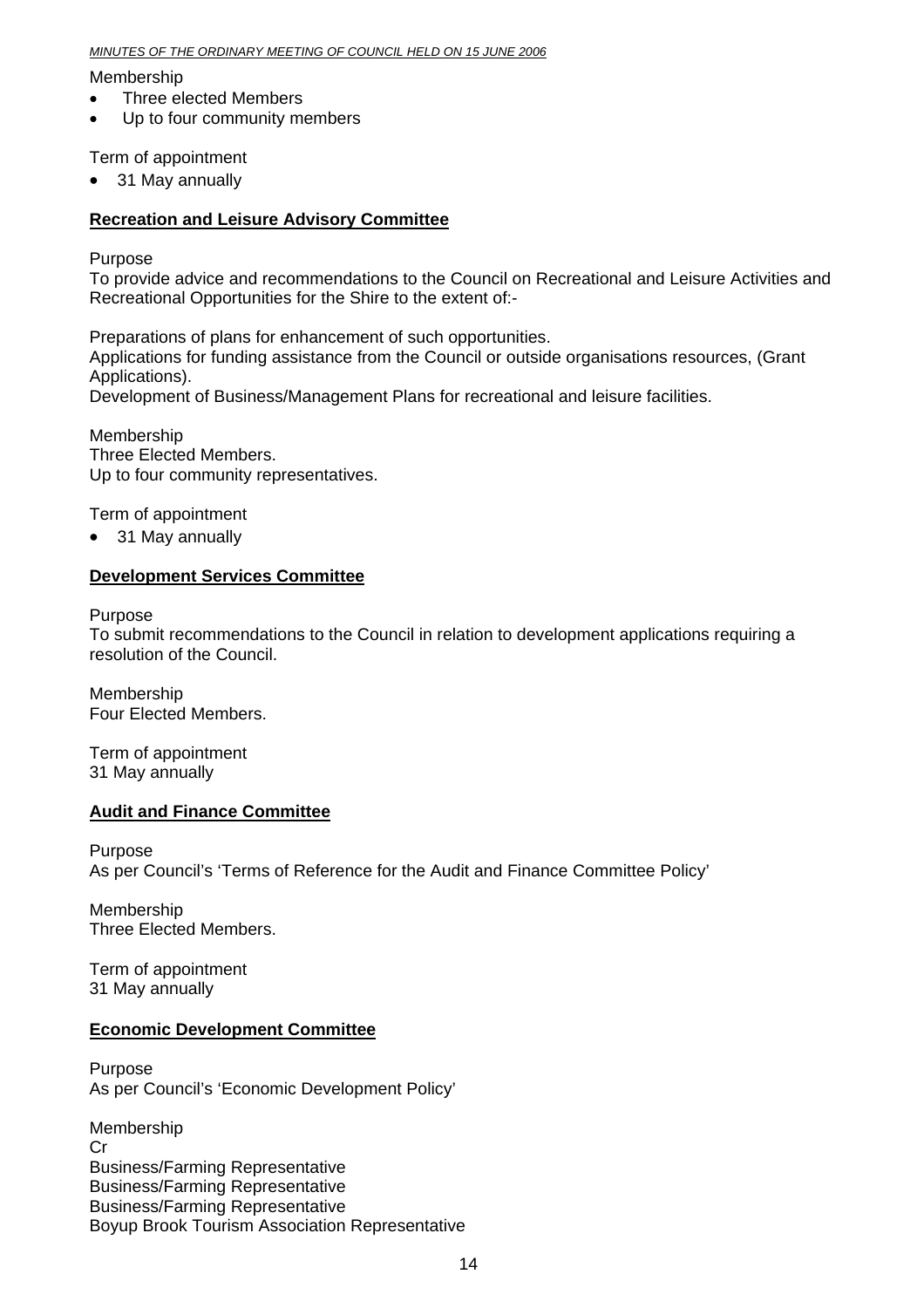Boyup Brook Country Music Club Representative Shire's Chief Executive Officer Shire's Community and Economic Development Officer Boyup Brook Rural Youth Representative Topoclimate/Farm Production Innovation Representative

Term of appointment 31 May annually

### **COMMENT:**

The establishment of committees follows the intention of the Act, viz. 'Greater Community participation in the decision in affairs of Local Governments'.

Provided the meetings are properly structured and members are committed to the task, committees can be a valuable source of feedback from the wider community including an indication of the services desired and the extent to which the community are prepared to pay for the services.

The committees can also act as a dissemination point for information, allowing community members to appreciate the complex issues which Local Governments face.

It is also now a requirement under the new Emergency Management Act for local government to legally establish Local Emergency Management Committees (LEMCs).

A LEMC has been operating very successfully in the Shire of Boyup Brook for many years under previous state policy. The new act requires legal formalisation of these committees.

It is recommended that the Council endorse the committee structures noted above.

### **MOVED: Cr Broadhurst SECONDED: Cr Piper**

**That the Council move into a committee of the whole under clause 15.6 of the shire's Local Law No.1 - Standing Orders to allow members free discussion on the matter.** 

### **CARRIED 9/0**

**MOVED: Cr Oversby SECONDED: Cr Broadhurst** 

**That the Council moves out of committee of the whole under clause 15.6 of the Standing Orders, Local Law No.1.** 

**CARRIED 9/0** 

**MOVED: Cr Broadhurst SECONDED: Cr Moir** 

**That Items 7.3.2 and 7.3.3 be deferred to the July 2006 meeting of Council.** 

### **CARRIED 9/0**

**MOVED: Cr Broadhurst SECONDED: Cr Moir** 

**That the membership of current committees and terms of appointment be continued until 15 July 2006.** 

**CARRIED 9/0**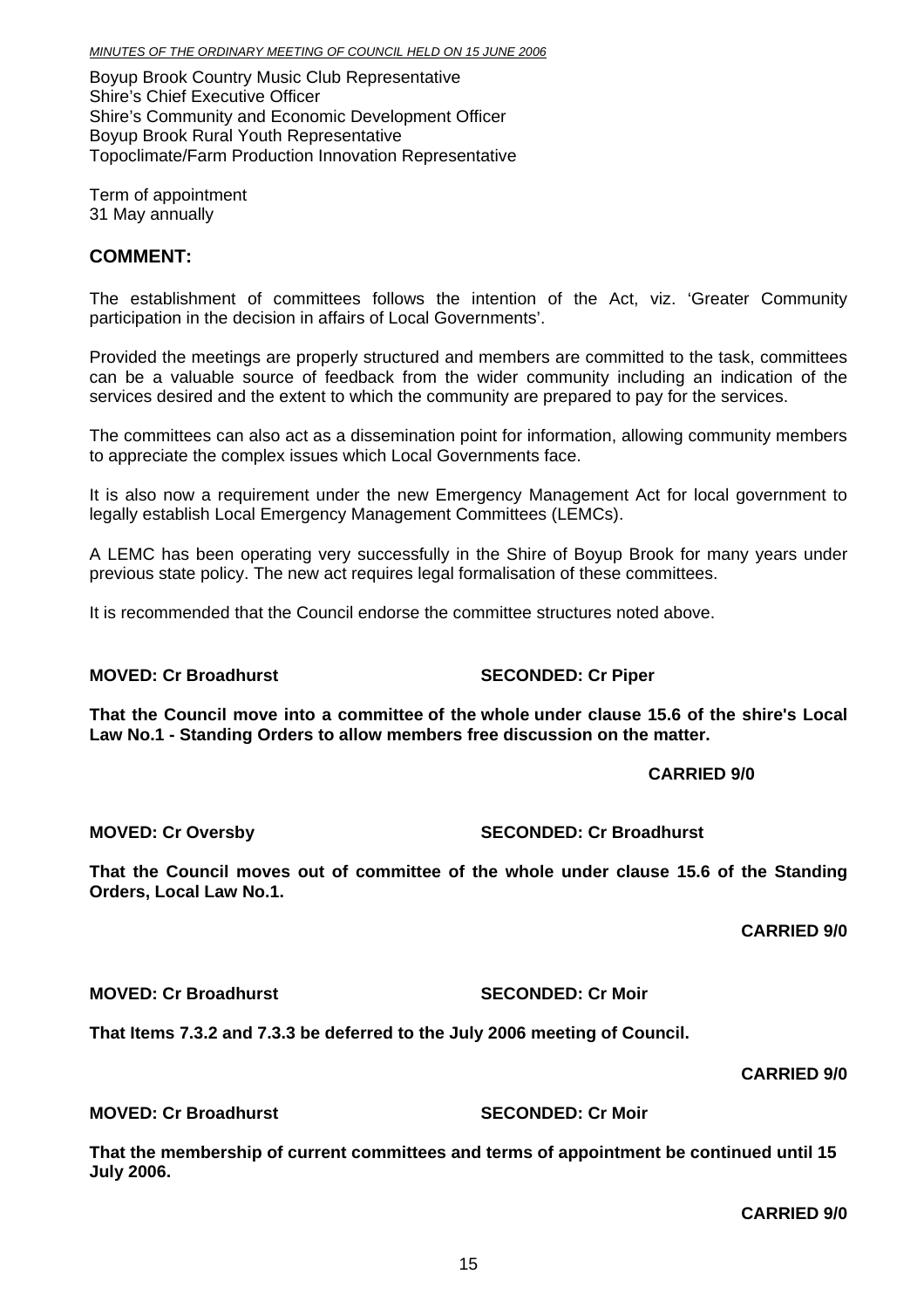<span id="page-15-0"></span>7.3.3 Vacancies – Council Committees and Community Groups

| Proponent:                   | Shire of Boyup Brook             |
|------------------------------|----------------------------------|
| Location:                    | General                          |
| <b>Reporting Officer:</b>    | <b>Will Pearce</b>               |
| Date Report Written:         | 24 May 2006                      |
| <b>Enabling Legislation:</b> | <b>Local Government Act 1995</b> |
| File:                        | GO/51/001                        |
| Appendices:                  |                                  |

#### **BACKGROUND:**

It is usual to review annually the necessity for and participation by Councillors and community members on several Council established Committees, together with various organisations in the community which require, by their constitutions or tradition, representation by the Council.

#### **DETAIL:**

In June 2005, appointments were made as per the below listing:-

- ¾ Development Services Committee Crs. Moir, Downing, Florey, Martin (Deputy Cr. Piper)
- ¾ Townscape Advisory Committee Crs. Marshall, Broadhurst, Downing (Deputy Cr. Florey)

Community Delegates: R Campbell, C Hales, E Biddle

- $\triangleright$  Bush Fire Advisory Committee Cr. Oversby (Deputy Cr. Piper)
- **EXA Recreation and Leisure Advisory Committee** Crs.Florey, Martin, Piper (Deputy Cr. Oversby)

Community Delegates: K Bleechmore, E Biddle, K Martin, G Russell

- $\triangleright$  Rylington Park Cr.Florey (Deputy Cr. Piper)
- ¾ Conservation/ Environment Cr. Oversby (Deputy Cr. Martin)
- ¾ WA Local Government Association (South West Zone), WALGA, Cr. Ginnane (Deputy Cr. Downing has voting rights at WALGA AGMs)
- ¾ Warren Blackwood Economic Alliance Cr. Ginnane (Deputy Cr. Downing)
- $\triangleright$  Road Matters Cr. Moir (Deputy Cr. Marshall*)*
- $\triangleright$  Health Matters Cr. Downing (Deputy Cr. Ginnane)
- $\triangleright$  Telecentre Cr. Oversby (Deputy Cr. Ginnane)
- $\triangleright$  Tourism Matters Cr. Broadhurst (Deputy Cr. Oversby)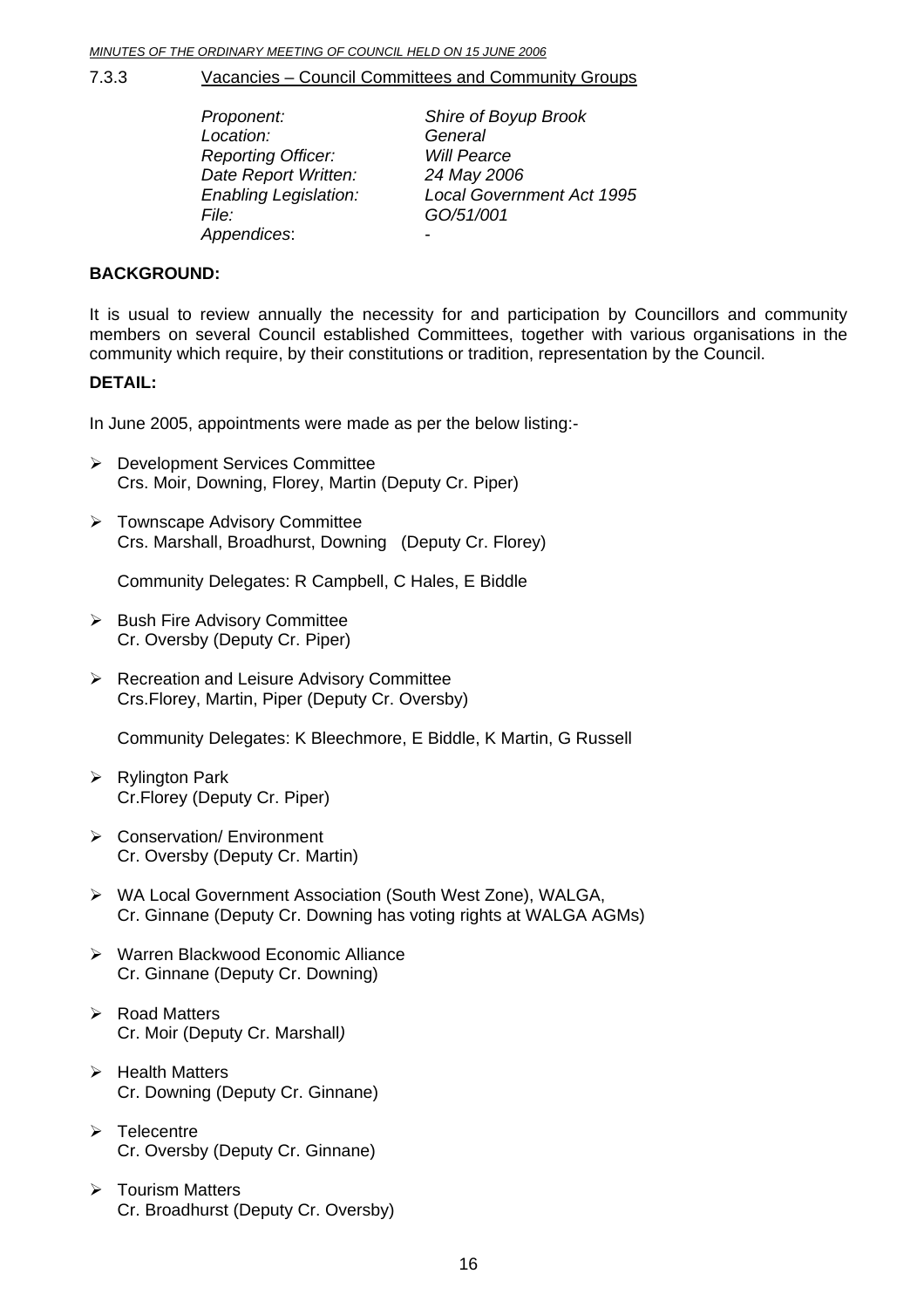- $\triangleright$  Waste Management Matters Cr. Martin (Deputy Cr. Oversby)
- ¾ Local Emergency Management Committee Cr Ginnane

#### **COMMENT:**

It is recommended that the Council consider appointments as follows:-

The Council also needs to endorse community representatives on the Recreation and Leisure Advisory, Economic Development and Townscape Advisory Committees.

Nominations for recreation and townscape committee positions were invited in the April and May 2006 editions of the Boyup Gazette.

Written and verbal nominations were received and with two current members willing to continue for a further 12 months. These include E Biddle who wishes to remain on the Townscape Committee and K Bleechmore and E Biddle on the Recreation and Leisure Committee.

D Winter (with a request that B Mead be a deputy), as representatives of the Country Music Club, and H Payne have also nominated for the Recreation and Leisure Committee.

This leaves three community vacancies on the Townscape Committee. It is suggested that these positions be re-advertised or the structure of the committee be reviewed.

The membership for the Economic Development Committee is by direct appointment. Unfortunately there are 3 vacancies. Recommendations on filling these vacancies will be submitted to the Council in July 2006.

It is suggested that the Council considers the appointments as noted in the recommendation above.

#### **MOVED: Cr Broadhurst SECONDED: Cr Moir**

**That the meeting be adjourned for an afternoon tea break, the time being 4.53pm.** 

#### **CARRIED 9/0**

**MOVED: Cr Moir SECONDED: Cr Marshall** 

**That the meeting resume, the time being 5.08pm.** 

The meeting resumed with the following persons in attendance.

**CARRIED 8/0** 

Cr T Ginnane – Shire President Cr R Downing Cr S Broadhurst Cr P Marshall

Cr M Martin

Cr K Moir

Cr T Oversby

Cr A Piper

Mr W Pearce – Chief Executive Officer Mr J Eddy – Manager of Works and Services Mr K Jones – Manager for Finance & Administration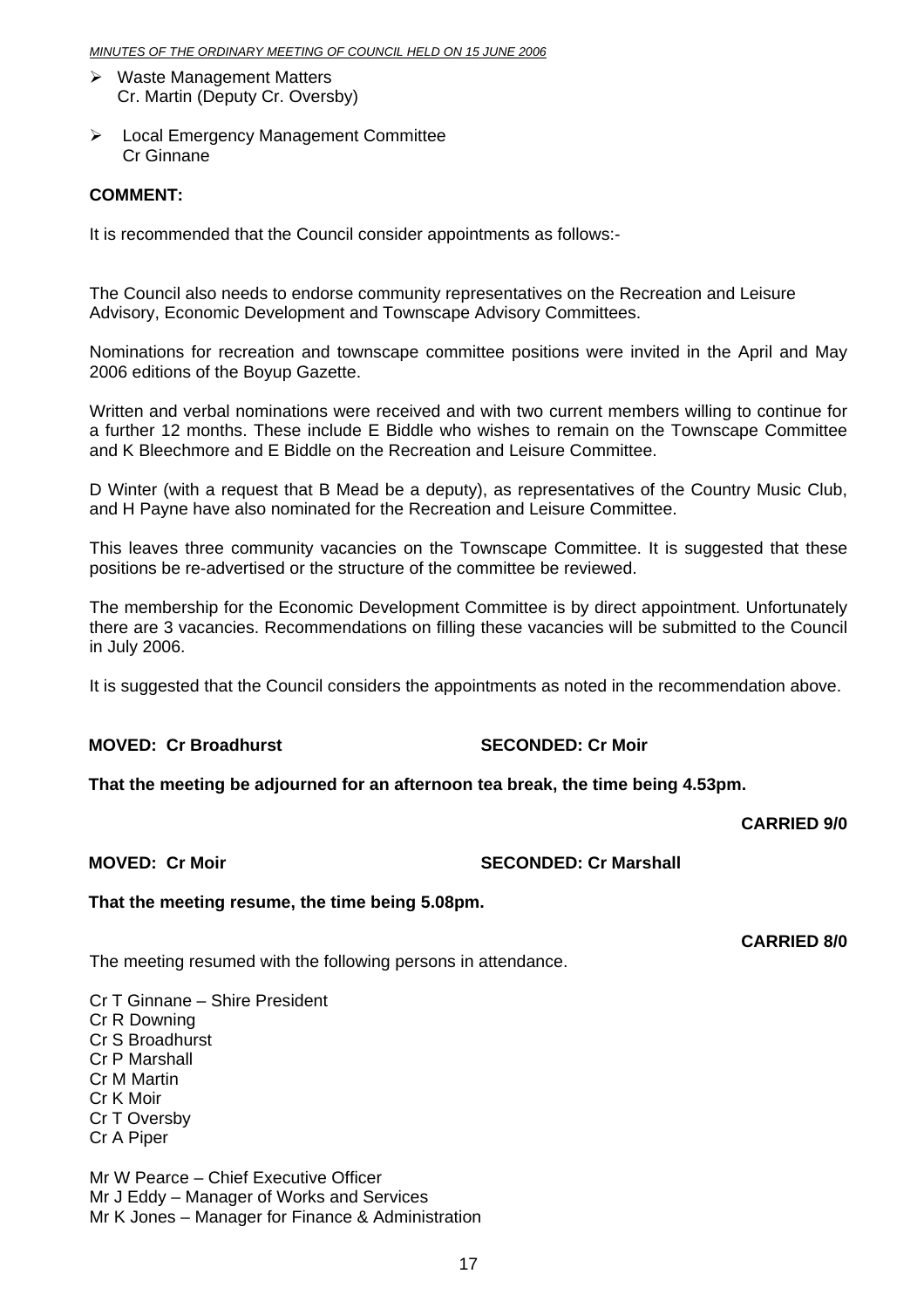#### <span id="page-17-0"></span>*MINUTES OF THE ORDINARY MEETING OF COUNCIL HELD ON 15 JUNE 2006*

Cr Florey entered the chambers, the time being 5.09pm.

#### 7.3.4 Review of Delegations of Authority

| Proponent:                   | Shire of Boyup Brook                   |
|------------------------------|----------------------------------------|
| Location:                    |                                        |
| <b>Reporting Officer:</b>    | <b>Will Pearce</b>                     |
| Date Report Written:         | 24 May 2006                            |
| <b>Enabling Legislation:</b> | Section 5.42 Local Government Act 1995 |
| File:                        | GO/15/004                              |
| Appendices:                  |                                        |

#### **BACKGROUND:**

The Local Government Act 1995 requires local governments to review their delegations of authority on an annual basis.

The purpose of this report is to review all previous delegations to officers.

#### **DETAIL:**

A local government may delegate by an absolute majority to the Chief Executive Officer the exercise of any of its powers or the discharge of any of its duties other than those mentioned by Section 5.43 of the Local Government Act 1995.

Section 5.43 provides that a local government cannot delegate any of the following powers or duties:-

- Any power or duty that requires a decision of an absolute majority or a 75% majority of the local authority.
- Accepting a tender which exceeds an amount determined by the local authority for the purpose of the delegation
- Acquiring or disposing of any property valued at an amount exceeding an amount by the local authority for the purpose of the delegation
- Any of the local government powers under the sections relating to payment for attending meetings.
- Borrowing money on behalf of the local authority
- Hearing or determining an objection of pursuant to Section 9.5 of the Local Government Act
- Any power or duty that requires the approval of the Minister or Governor

The purpose of permitting a local government to delegate powers and duties is in recognition of how the efficiency of an organisation and hence its service to the public could be improved by delegation. The Council can only delegate powers and duties to the CEO (Section 5.42) not to other employees, except under other legislation. The CEO can however delegate powers and duties to other employees (Section 5.44). In all cases, delegations are to be made in writing, with records being kept in accordance with regulations in relation to the exercise of the power or discharge of the duty.

Following an extensive review in July 2002 the Council approved the 'Shire of Boyup Brook Register of Delegations of Authority' (laid on the table).

This register has been reviewed annually in June since 2002.

#### **COMMENT:**

A further review of the register by the CEO finds that the document in the main remains appropriate to continue the timely and effective management of the Council's operations.

However, Delegation 122 requires additional legislation to be covered. It currently reads:–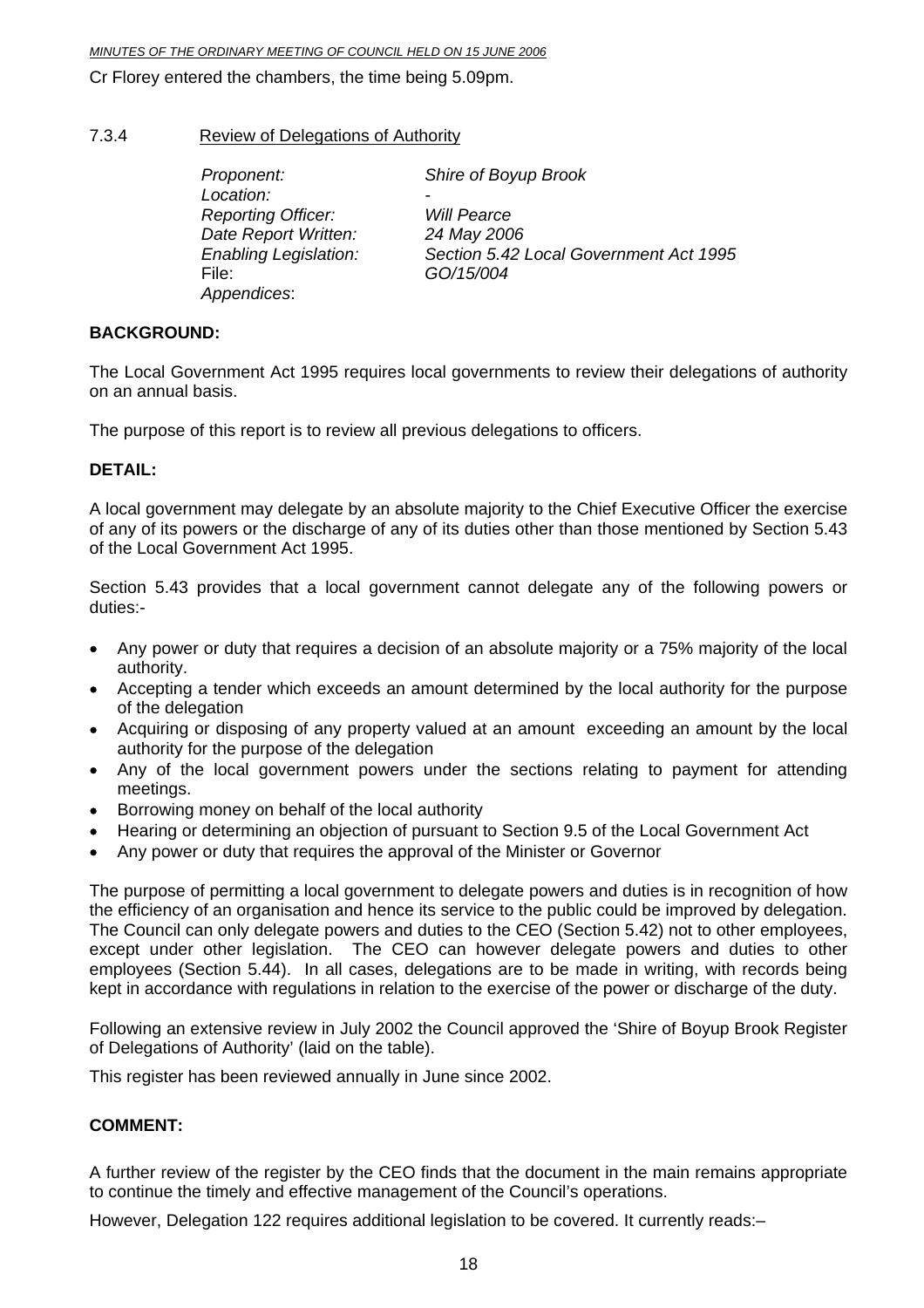<span id="page-18-0"></span>

| <b>LEGISLATIVE POWER</b>  | Various                        |
|---------------------------|--------------------------------|
| <b>DELEGATION SUBJECT</b> | <b>Various/Ranger Duties</b>   |
| <b>DELEGATE</b>           | <b>Chief Executive Officer</b> |

**The Chief Executive Officer has delegated authority to carry out various local government functions under the following Acts, Regulations and Local Laws:-** 

- ¾ **Bush Fires Act, Regulations and Local Laws**
- ¾ **Dog Act, Regulations and Local Laws**
- ¾ **Litter Act and Regulations**
- ¾ **Local Government Act 1995 (sec. 9.11, 9.13, 9.15 and 9.16)**
- ¾ **Local Government Property Local Law;**
- ¾ **Activities In Thoroughfares And Public Places And Trading Local Law;**
- ¾ **Boyup Brook Cemetery Local Law 2003;**
- ¾ **Bush Fire Brigades Local Law;**
- ¾ **Parking and Parking Facilities Local Law;**
- ¾ **Fencing Local Laws**
- ¾ **Health Local Laws 2003**

The delegation incorrectly omits reference to the Health Act 1911 which was an oversight in the past review.

It is suggested that the Council endorses the recommendation above.

#### **MOVED: Cr Moir** SECONDED: Cr Martin

**That the Council endorses the review of the 'Shire of Boyup Brook Register of Delegations of Authority', subject to Delegation 122 being amended to list:–** 

¾ **Health Act 1911** 

#### **CARRIED 9/0**

#### 7.3.5 Warren Blackwood Economic Alliance Minutes

 *Proponent: Warren Blackwood Economic Alliance*  Location: *Reporting Officer: Will Pearce Date Report Written: 7 June. 2006 Enabling Legislation: - File: GR/31/006 Appendices*: *1.7 - Minutes* 

#### **BACKGROUND:**

A meeting of the Warren Blackwood Economic Alliance was held on 30 May 2006.

Minutes of the meeting are laid on the table and circulated (refer to appendix 1.7).

#### **MOVED: Cr Broadhurst Cr And SECONDED: Cr Downing SECONDED: Cr Downing 3**

**That the minutes of the Warren Blackwood Economic Alliance held on 30 May 2006 be received.** 

**CARRIED 9/0**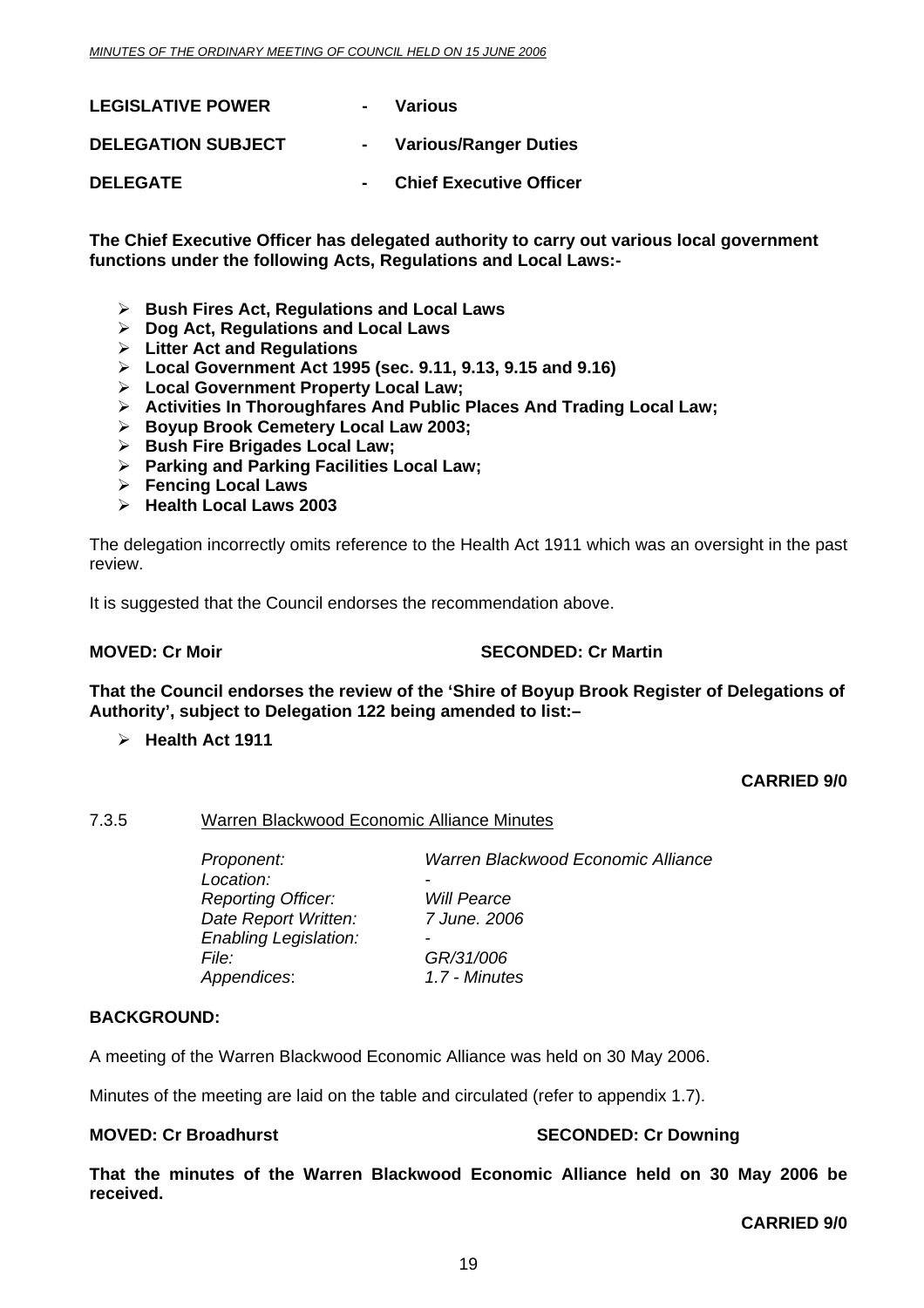<span id="page-19-0"></span>7.3.6 Bi-Annual Service Delivery Survey

| Shire of Boyup Brook         |
|------------------------------|
|                              |
| <b>Will Pearce</b>           |
| 31 May 2006                  |
| <b>Local Government 1995</b> |
| CU/16/001                    |
| 1.8 - Survey and Results     |
|                              |

#### **BACKGROUND:**

The Strategic Plan identifies that a service Delivery Questionnaire be undertaken annually.

The report of the 2006 survey, being the seventh in all, is laid on the table and circulated (separate document).

#### **DETAIL:**

The Local Government Act 1995 requires local governments to adhere to the principles of good governance and monitor and assess its performance in the delivery of services.

A suitable survey was identified in the previous 1999 – 2004 Strategic Plan as a key component to measure organisational performance.

The survey has a focus upon activities that the Council provides as a significant part of annual budget expenditure.

Questions were developed with due recognition of statistical analysis techniques and to provide some consistency enabling comparison over a period of years.

This year 200 randomly selected residents and the whole community (those who did not receive a random survey) were requested to participate with only 52 submissions being received.

#### **COMMENT:**

The survey indicates comparable results to 2004 in most services across the board of which the Council and staff should be proud. The high degrees of service levels that continue to be achieved are certainly noteworthy.

It is suggested that the results of the 2006 Bi-annual Service Delivery Survey, be received.

#### **MOVED: Cr Broadhurst SECONDED: Cr Florey**

**That the results of the 2006 Bi-annual Service Delivery Survey be received.** 

#### **CARRIED 9/0**

Cr Oversby declared an impartiality interest in the following item due to his membership in the Lions Club.

K Jones declared an impartiality interest in the following item due to his membership in the Lions Club.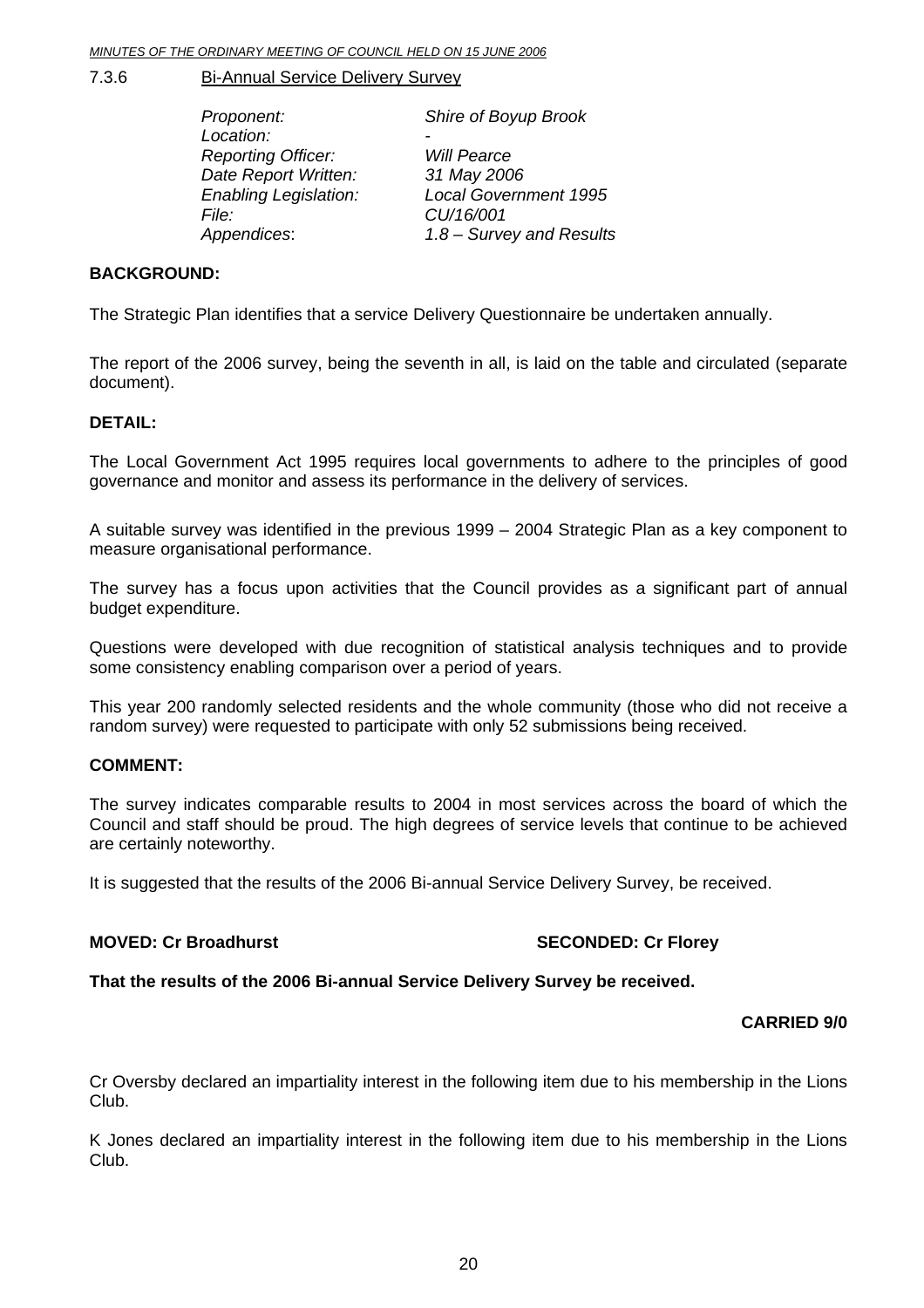<span id="page-20-0"></span>7.3.7 Boyup Brook Lions Club – Flax Mill Hire Exemption Request

| Proponent:                            | Boyup Brook Loins Club                          |
|---------------------------------------|-------------------------------------------------|
| Location:                             | Flax Mill Shed                                  |
| <b>Reporting Officer:</b> Will Pearce |                                                 |
| Date Report Written: 7 June 2006      |                                                 |
|                                       | Enabling Legislation: Local Government Act 1995 |
| <i>File:</i>                          | FM/25/008                                       |
| Appendices:                           |                                                 |

#### **BACKGROUND:**

The Boyup Brook Lions Club hold two auctions every year in the grain shed of the Flax Mill.

The club requests that hire fees are not charged for future auctions.

#### **DETAIL:**

The club writes-

The Lions Club of Boyup Brook would like to request the ongoing use, every six months, of the Flax Mill shed area for the running of our Lions Auctions. The area would be required for three to four days each March/April and again in September/October.

We would like council to consider making this a permanent arrangement, even to the extent of making it "policy".

Along with the approval to use the facility it is hoped that council would see fit to continue not to charge the Lions Club for the use of facility during this important fund raising event.

#### **COMMENT:**

The club has not been charged by the Council in the past as the service has been viewed as an excellent community service where the monies raised by the Lions are put back in to the community.

It is necessary though to formalise this arrangement to ensure transparency should the Council wish to support the club's request.

The Council currently has a 'Hall Hire Fees – Exempt Groups' policy-

#### *Objective*

To indicate which organisations the Council will exempt hire fees annually without the need for a donation/sponsorship application.

#### *Statement*

Fees for the use of the facilities and equipment are to be charged in accordance with the fees adopted by the Council annually.

The Council will exempt hire fees for-

• Anzac Day service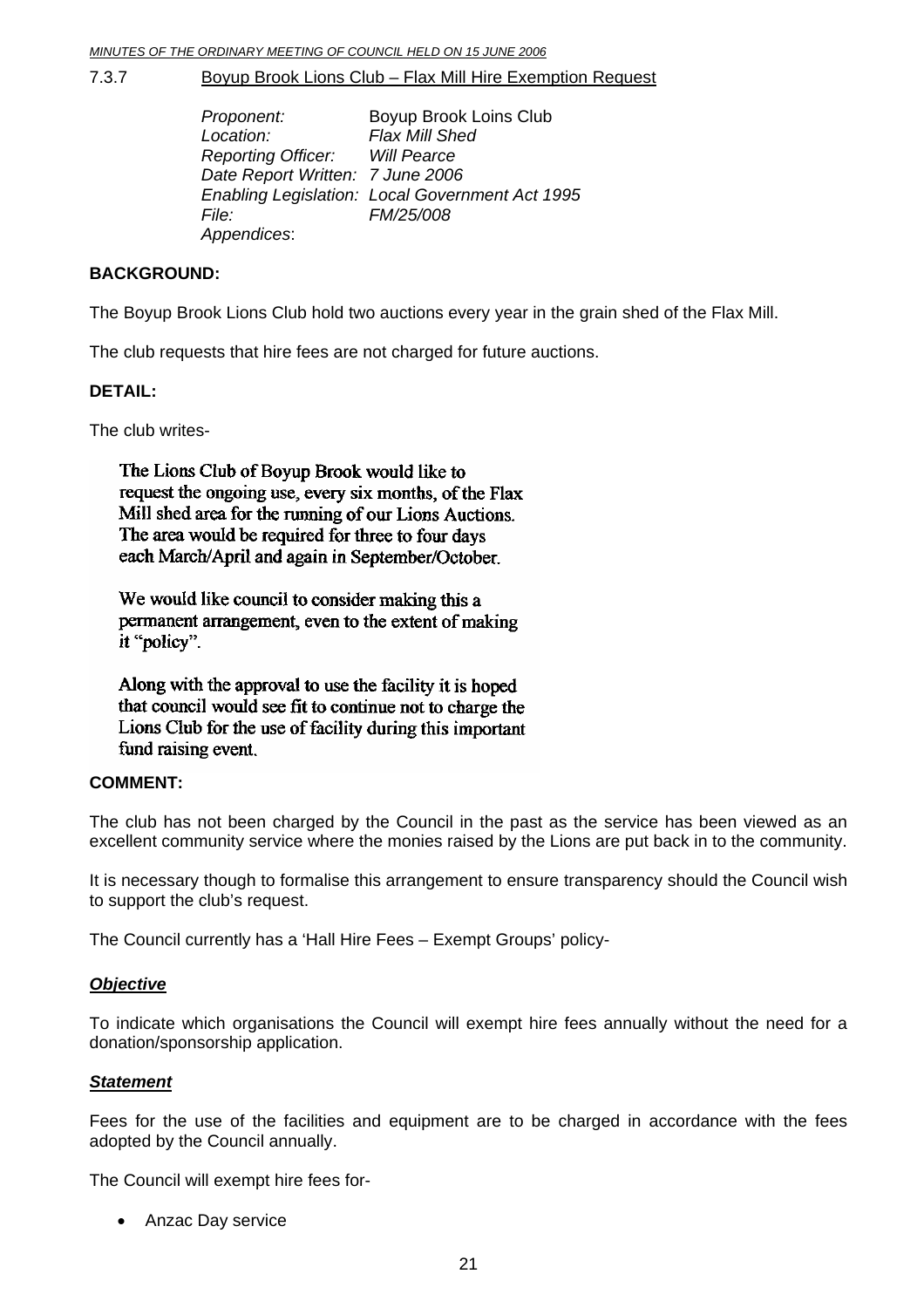- 11 November service
- Sandakan Memorial service
- community groups rehearsing in the Town Hall for one-off events (whether for fundraising purposes or not) on condition that they rehearse for no more than three (3) hours per session per week and a maximum of one (1) event per year.

The Boyup Brook Lions Club has put a request in to have any potential future shire fees waived.

The Council has 3 options-

- $\triangleright$  Decline the request
- $\triangleright$  Waive any future fee for the hire of the shed (and confirm via policy)
- $\triangleright$  Compromise for example charge discounted fees

It is suggested that the Council supports the request as indicated in the recommendation above.

**MOVED: Cr Martin SECONDED: Cr Piper** 

**That the Council:-** 

- **1 supports the request from the Boyup Brook Lions Club to provide the Flax Mill Shed at no cost for their twice yearly auctions;**
- **2 amend its 'Hall Hire Fees Exempt Groups' policy by**
	- **a) changing the title to 'Shire Facilities Hire Exempt Groups' and**
	- **b) replacing the policy with the following-**

#### *'Objective*

**To indicate those organisations that the Council will exempt from being charged hire fees without the need for a donation/sponsorship application.** 

#### *Statement*

**Fees for the use of the facilities and equipment are to be charged in accordance with the fees adopted by the Council annually.** 

**The Council will exempt Town Hall hire fees for-** 

- **Anzac Day services**
- **11 November services**
- **Sandakan Memorial services**
- **community groups rehearsing in the Town Hall for one-off events (whether for fundraising purposes or not) on condition that they rehearse for no more than three (3) hours per session per week and a maximum of one (1) event per year.**

**The Council will exempt Flax Mill hire fees for-** 

• **Lions Auctions held in the 'grain shed' (2 months notice is required - booked accommodation in this area takes precedence over any auction).'** 

**CARRIED 9/0**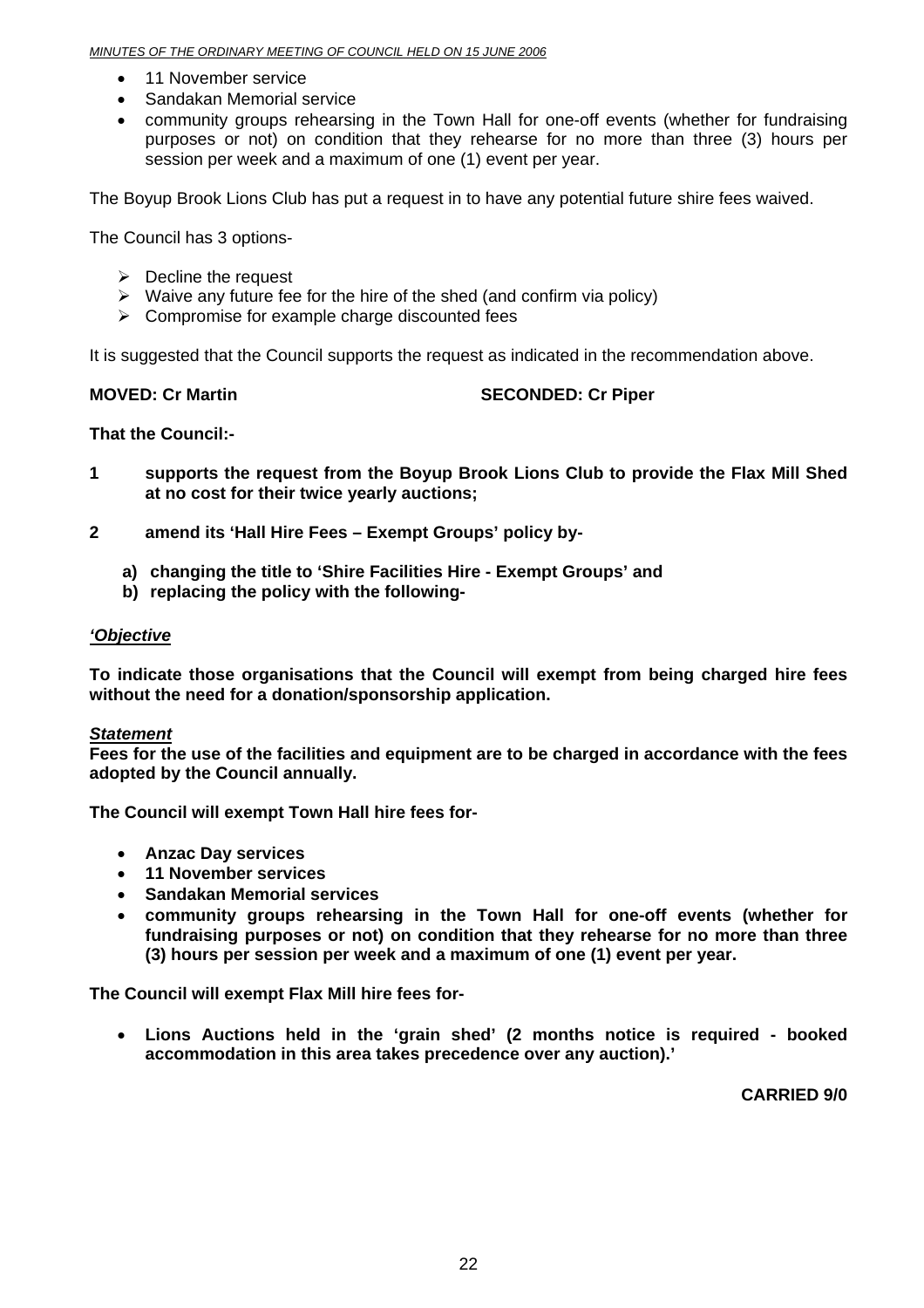<span id="page-22-0"></span>7.3.8 Write off Debtors and Creditors

| Proponent:                   | Shire of Boyup Brook             |
|------------------------------|----------------------------------|
| Location:                    |                                  |
| <b>Reporting Officer:</b>    | Keith Jones                      |
| Date Report Written:         | 7 June 2006                      |
| <b>Enabling Legislation:</b> | <b>Local Government Act 1995</b> |
| <i>File:</i>                 | FM/1/001                         |
| Appendices:                  |                                  |

#### **BACKGROUND:**

The Shire has attempted to collect these monies but to no avail. Some do not exist and others have no contact details.

#### **DETAIL:**

Adelaide Timber Co no longer exist but did vacate the land in October 2002. Rates for the former Wilga Saw mill for 2002/03 are \$186.20.

C & C Settlements owe (\$20.00) for a rates enquiry from 18/10/1999 and after being contacted do not accept liability.

C Evans – (\$175.00) Septic Pumpout in 2004. Attempts have been made to locate to no avail. The house has since been sold.

J Cresswell – (\$264.00) Septic Pumpout 23/05/2005. Attempts have been made to locate to no avail. The house has since been sold.

GEHA – (\$78.70) Unsure of the details of this invoice from 6/9/2000 except that it is a reimbursement.

Jonor Construction – (\$175.00) Septic Pumpout in 2004. This company no longer exists

Marden Sewell & Co – (\$562.82) Rates from 2003/2004. This company no longer exists.

K & K Whillie – (\$220.80) Legal action for rates recovery from 2001

GEHA – (\$1797.99) Rates Ass 7560 – this was revested in the crown. We have only recently been advised. Rates arrears from 2003/2004 and 2004/2005.

I Guthrie - Mr Ivan Guthrie died in approximately 1978 and to this date is the current registered owner of Lot 198 Abel Street (drain reserve). This ownership issue came to light in 2000 through a land parcel comparison between DOLA and the Shire of Boyup Brook.

Contact was made with the executor of the will Mr D Guthrie who expressed the opinion that the family have no desire for the land as it can not be built upon.

This land has had rates raised since 1998.

BTR Engineering - (-\$27.98) Credit owing to us from 15 May 1998 for returned goods. Unable to contact this business.

Dowd Corporation – (-\$31.09) Credit owed to us from 12/9/2003. Dowd do not believe this money is owed to Shire.

Party Products Australia – (-\$24.64) Credit owed to us from 24/1/2001. Unable to locate this business.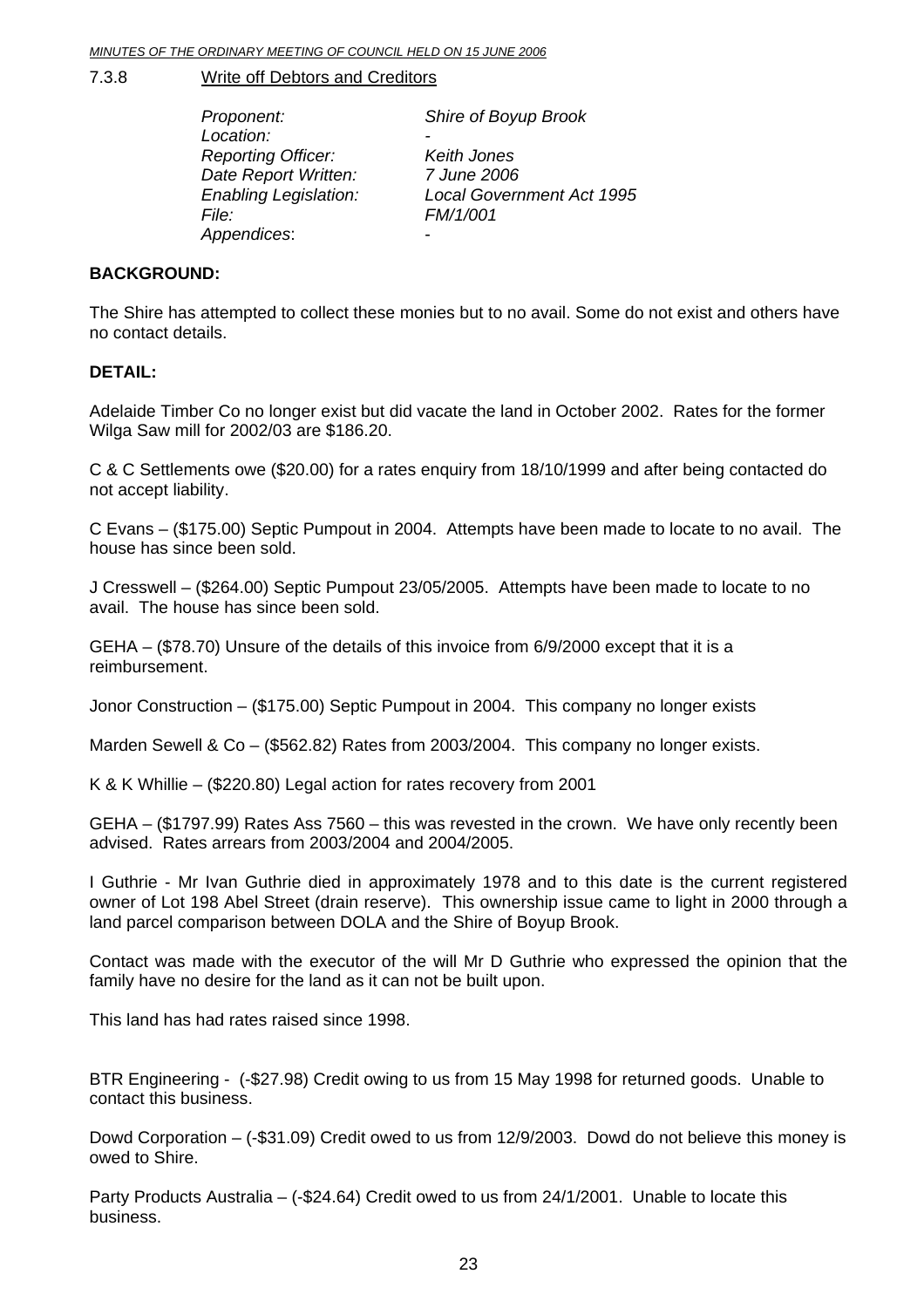#### <span id="page-23-0"></span>**COMMENT:**

The cost involved in attempting to obtain payment from these debtors through legal action is considered cost prohibitive. It is suggested that the debt/credits be written off.

#### **MOVED: Cr Downing SECONDED: Cr Moir**

**That the Council writes off the following long term debtors and creditors:** 

| <b>Adelaide Timber Co</b>       | \$186.20  |
|---------------------------------|-----------|
| <b>C &amp; C Settlements</b>    | \$20.00   |
| <b>C</b> Evans                  | \$175.00  |
| <b>J Cresswell</b>              | \$264.00  |
| Geha                            | \$78.70   |
| <b>Jonor Construction</b>       | \$175.00  |
| <b>Marden Sewell &amp; Co</b>   | \$562.82  |
| K & K Whillie                   | \$220.80  |
| <b>GEHA</b>                     | \$1797.99 |
| I Guthrie                       | \$5050.10 |
| <b>BTR Engineering</b>          | $-$27.98$ |
| <b>Dowd Corporate</b>           | -\$31.09  |
| <b>Party Products Australia</b> | -\$24.64  |

#### **CARRIED 8/1**

Cr P Marshall left the chambers the time being 5.35pm.

#### 7.3.9 Boyup Brook Medical Services – Request from Dr D Reid to Provide GP Services

 *Proponent: Dr D Reid*  Location:  *Reporting Officer: Will Pearce Date Report Written: 8 June 2006 File: PH46/001 Appendices*: *-* 

 *Enabling Legislation: Local Government 1995* 

#### **BACKGROUND:**

Dr D Reid has contacted the Council offering to provide GP services on a casual basis.

It is necessary for the Council to consider this request.

#### **DETAIL:**

Dr Reid wishes to work for 3 hours on Saturday mornings from 9am – 12noon on a mostly regular basis (he wants the right to not work on Saturdays that do not suit him).

The GP Working Group met with Dr Reid on 31 May to discuss the proposal.

Dr Reid would like 70% of the gross profits with the Council employing a casual receptionist at its cost.

Dr Mel and the group agreed with the proposal. Any financial losses incurred with this extra service will shared between Dr Mel and the Council. This is most unlikely as Dr Reid has 'trialed' Saturday mornings twice in May with the service being fully booked on both occasions.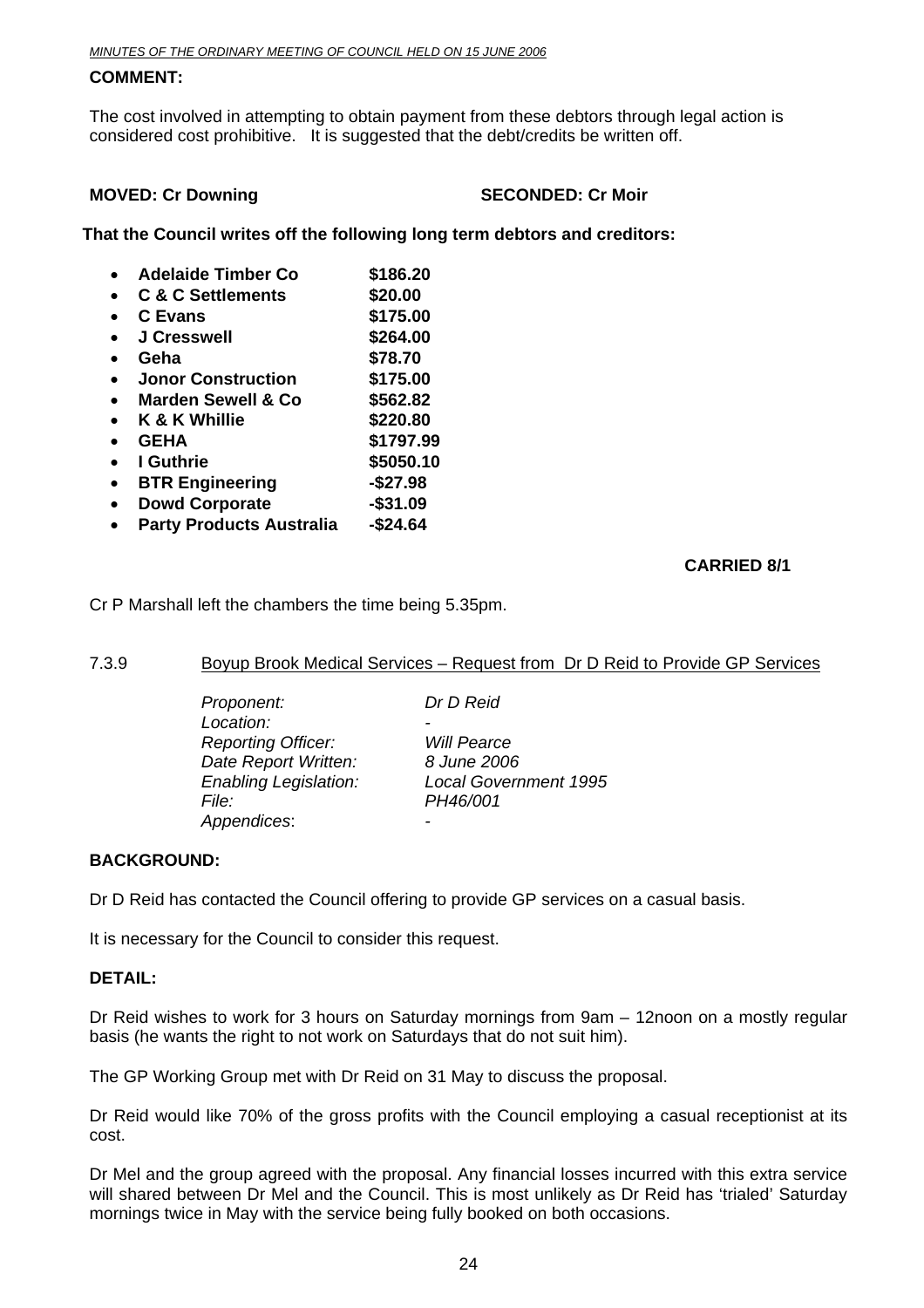<span id="page-24-0"></span>The group did ask if Dr Reid would consider being on the emergency hospital roster which was declined.

However, Dr Reid did advise that he would be happy to provide cover for Dr Mel when absent and possibly work on Wednesdays on a casual basis.

#### **COMMENT:**

The CEO will advertise for a casual receptionist should the proposal be accepted.

It is suggested that the proposal be supported.

**MOVED: Cr Moir Case Conduct Account MOVED: Cr Marshall** 

**That the Chief Executive Officer engages Dr D Reid to provide GP services and support staff at the Boyup Brook Medical Services on a casual basis.** 

**CARRIED 7/1** 

Cr P Marshall returned to Chambers the time being 5.37pm.

**MOVED: Cr Downing SECONDED: Cr Oversby** 

**That in accordance with Section 5.23 (2) (b) of the Local Government Act 1995 the next part of the meeting be closed to members of the public to allow the Council to consider a matter dealing with the personal affairs of a person and the Council go into committee to allow members free discussion on the matter, the time being 5.37pm.** 

**CARRIED 9/0** 

K Jones and J Eddy left the meeting the time being 5.37pm.

**MOVED: Cr Downing SECONDED: Cr Martin** 

**In accordance with Section 5.23 (2) of the Local Government Act 1995 the next part of the meeting is open to the members of the public and the Council come out of committee, the time being 5.53pm.** 

**CARRIED 9/0** 

#### 7.3.10 Manager of Finance and Administration - Proposed Renewal of Employment Contract

 *Location: - Reporting Officer: Will Pearce Date Report Written: 9 June 2006 File: - Appendices*: *-* 

*Proponent: Shire of Boyup Brook* 

*Enabling Legislation: Local Government Act 1995* 

#### **BACKGROUND:**

Mr Keith Jones', Manager of Finance and Administration, 3 year employment contract, which commenced on 1 July 2003, will expire on 30 June 2006.

It is now necessary to review this position.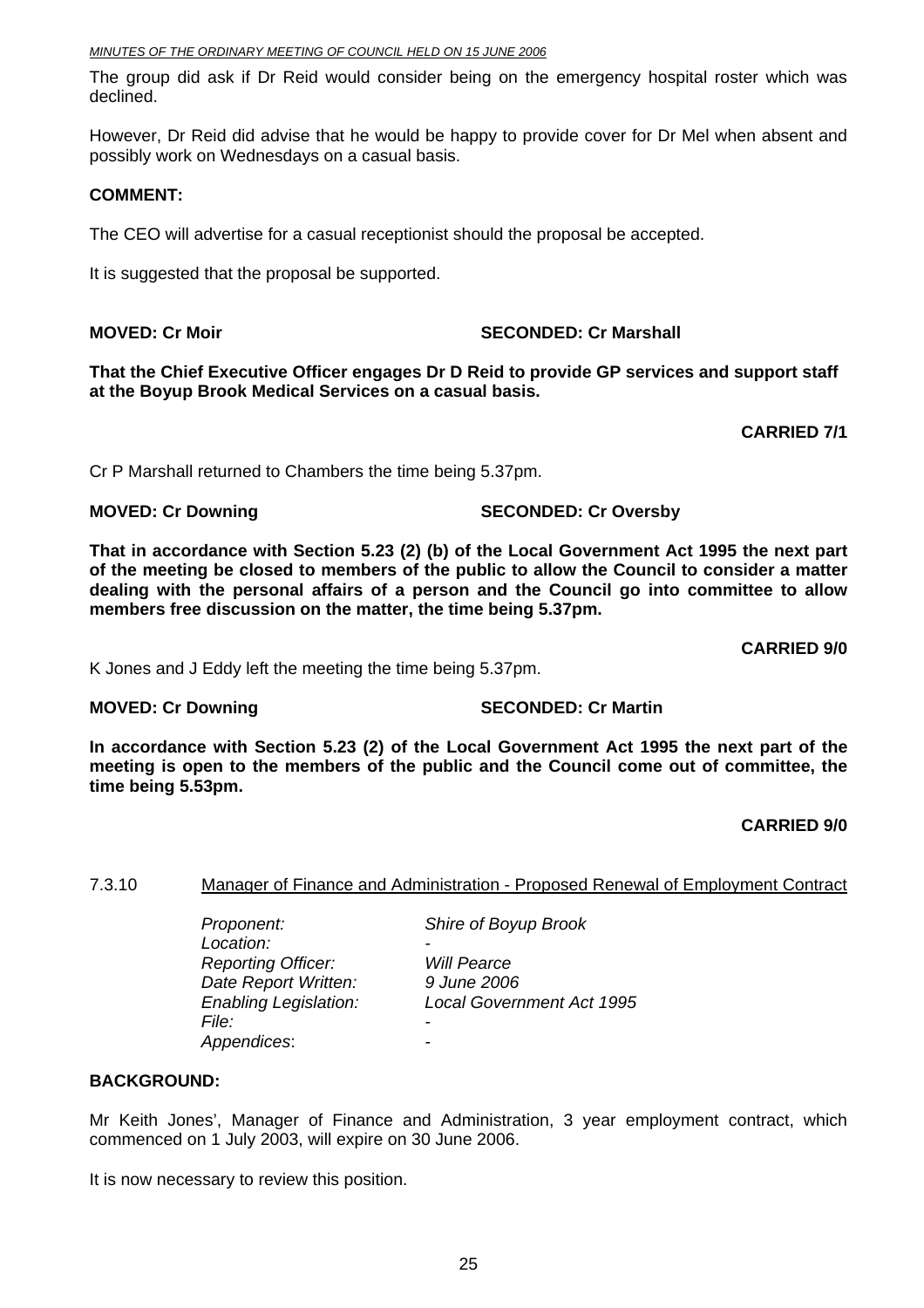#### **DETAIL:**

The Council agreed in 2003 that the position of Manager of Finance and Administration should be a 'senior employee' under the Local Government Act which requires that a contract be offered for the position instead of general industrial award conditions.

Mr Jones' duties are in the designated areas of:-

- ♦ Finance
- ♦ Administration
- ♦ Waste Management
- ♦ Recreation & Leisure
- ♦ Youth Development
- ♦ Bushfire
- ♦ Building maintenance

The terms and conditions of employment are covered pursuant to the WALGA Model "Contract of Employment". A copy of the contract is laid on the table.

The components of the current contract representing the remuneration package are:

| 5.1.1 Salary (cash component)<br>5.1.2 Motor Vehicle<br>5.1.3 Superannuation | \$55,000             | (plus \$1,000 bonus)<br>\$10,400<br>\$6,600 |
|------------------------------------------------------------------------------|----------------------|---------------------------------------------|
| 5.1.4 Home Telephone Subsidy                                                 | \$500                |                                             |
| 5.1.5 Housing                                                                | \$3,900              |                                             |
| 5.1.6 Uniform Allowance                                                      | \$250                |                                             |
| 5.1.7 Fringe Benefits Allowance                                              | As determined by ATO |                                             |

Mr K Jones has been subject to annual performance reviews by the Chief Executive Officer.

#### **COMMENT:**

Mr Jones has indicated that he would like to continue working for the shire under similar conditions with a pay increase.

A requested increase in salary from effectively \$56,000 to a suggested \$60,000 (no bonus) is not unreasonable based on the latest WALGA remuneration survey for this position.

The Council does have the right pursuant to sec. 5.37 (2) of the act to reject any proposal by the CEO in relation to recommending employment contracts for designated 'senior employees'. It must however provide reasons to the CEO for doing so.

**Moved: Cr Martin SECONDED: Cr Downing SECONDED: Cr Downing** 

**That the Council:-** 

- **1. delegates authority to the Chief Executive Officer to negotiate a three (3) year employment contract commencing 1 July 2006 under section 5.39 of the Local Government Act 1995 with Mr Keith Jones under the following terms and conditions:-** 
	- **Mr Jones' 2003 2006 "Contract of Employment" underpinning the minimum terms and conditions;**
	- **Salary of \$60,000**
- **2. approves a contract of employment subject to acceptance by Mr Keith Jones, being executed by the Shire President and Chief Executive Officer;**